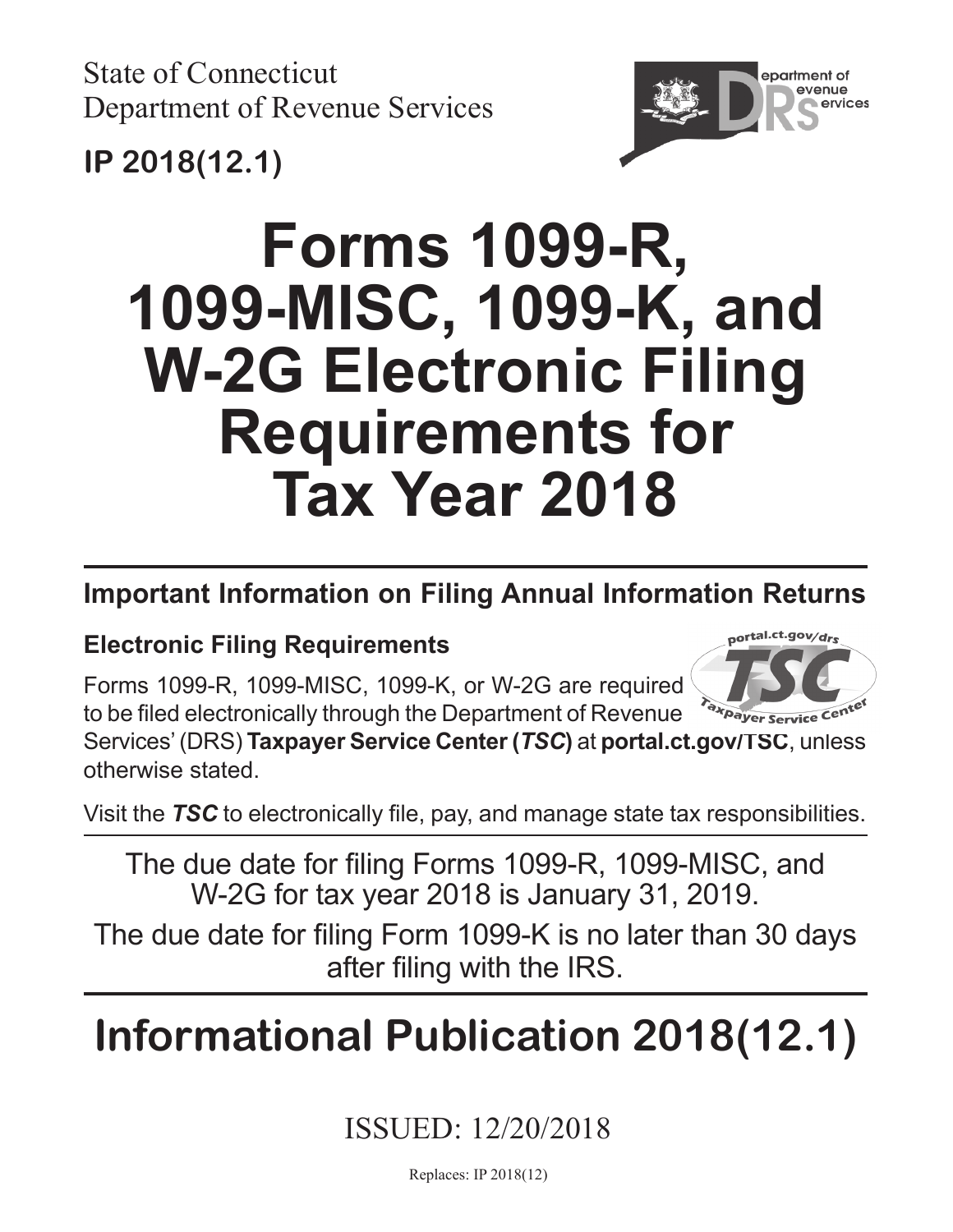### **Table of Contents**

| I.  | General Instructions  3                                                                            |
|-----|----------------------------------------------------------------------------------------------------|
|     |                                                                                                    |
|     | Electronic Filing Requirements3                                                                    |
|     | Extension of Time to File  3                                                                       |
|     | Waiver From Filing Electronically  3                                                               |
|     |                                                                                                    |
|     |                                                                                                    |
|     |                                                                                                    |
| Ш.  | <b>Electronic Filing Through the</b><br>Taxpayer Service Center 4                                  |
|     | Single Taxpayer Filing Through                                                                     |
|     | Key and Send  4                                                                                    |
|     | Dynamic Web Import  4                                                                              |
|     | <b>Batch File Upload Using DRS</b><br>Standard File Layout  5                                      |
|     | Electronic Filing Through the TSC<br>as a Third Party Bulk Filer 5                                 |
|     | Bulk Filer Forms 1099/W-2G TSC<br>Filing Options  5                                                |
|     | File Import - Batch File Upload<br><b>Using DRS Standard File Layout</b><br>(1220, FIRE) Option  5 |
|     | Key and Send - Single Client Filing<br>Option  5                                                   |
|     | Bulk Filer Form CT-1096 TSC Filing                                                                 |
|     | File Import  6                                                                                     |
|     | Key and Send - Single Client<br>Filing $\dots$ 6                                                   |
|     | Registering as a Third Party Bulk                                                                  |
|     |                                                                                                    |
|     |                                                                                                    |
| Ш.  |                                                                                                    |
| IV. | <b>Combined Federal/State Filing</b>                                                               |
|     |                                                                                                    |
|     |                                                                                                    |

| V.  | Data Record Descriptions  8                                                                                       |  |  |  |  |  |  |
|-----|-------------------------------------------------------------------------------------------------------------------|--|--|--|--|--|--|
|     |                                                                                                                   |  |  |  |  |  |  |
|     |                                                                                                                   |  |  |  |  |  |  |
| VI. | Programmer's Review 9                                                                                             |  |  |  |  |  |  |
|     |                                                                                                                   |  |  |  |  |  |  |
|     |                                                                                                                   |  |  |  |  |  |  |
|     |                                                                                                                   |  |  |  |  |  |  |
|     | Proper Order of Records for Files<br>With More Than One Payer9                                                    |  |  |  |  |  |  |
|     |                                                                                                                   |  |  |  |  |  |  |
|     | <b>VII. Examples of Proper Record</b><br><b>Sequence for Filing Forms 1099</b><br>and W-2G Information Returns  9 |  |  |  |  |  |  |
|     | VIII. Record Specifications 10                                                                                    |  |  |  |  |  |  |
|     | Transmitter T Record - General Field                                                                              |  |  |  |  |  |  |
|     | Record Name: Transmitter T Record 10                                                                              |  |  |  |  |  |  |
|     | Payer A Record - General Field                                                                                    |  |  |  |  |  |  |
|     | Record Name: Payer A Record  12                                                                                   |  |  |  |  |  |  |
|     | Payee B Record - General Field                                                                                    |  |  |  |  |  |  |
|     | Record Name: Payee B Record  15                                                                                   |  |  |  |  |  |  |
|     | Payee B Record - Record Layout<br>1.<br>Positions 544-750 for                                                     |  |  |  |  |  |  |
|     | Form 1099-MISC  19                                                                                                |  |  |  |  |  |  |
|     | 2. Payee B Record - Record Layout<br>Positions 544-750 for Form 1099-R 20                                         |  |  |  |  |  |  |
|     | Payee B Record - Record Layout<br>3.<br>Positions 544-750 for Form W-2G , 22                                      |  |  |  |  |  |  |
|     | End of Payer C Record - General Field                                                                             |  |  |  |  |  |  |
|     | Record Name: End of Payer C Record  24                                                                            |  |  |  |  |  |  |
|     | End of Transmission F Record - General<br>Field Descriptions  25                                                  |  |  |  |  |  |  |
|     | Record Name: End of Transmission                                                                                  |  |  |  |  |  |  |
| IX. | <b>Acknowledgement Results</b><br>Layout Record  26                                                               |  |  |  |  |  |  |
|     |                                                                                                                   |  |  |  |  |  |  |

**X. Glossary.......................................... 27**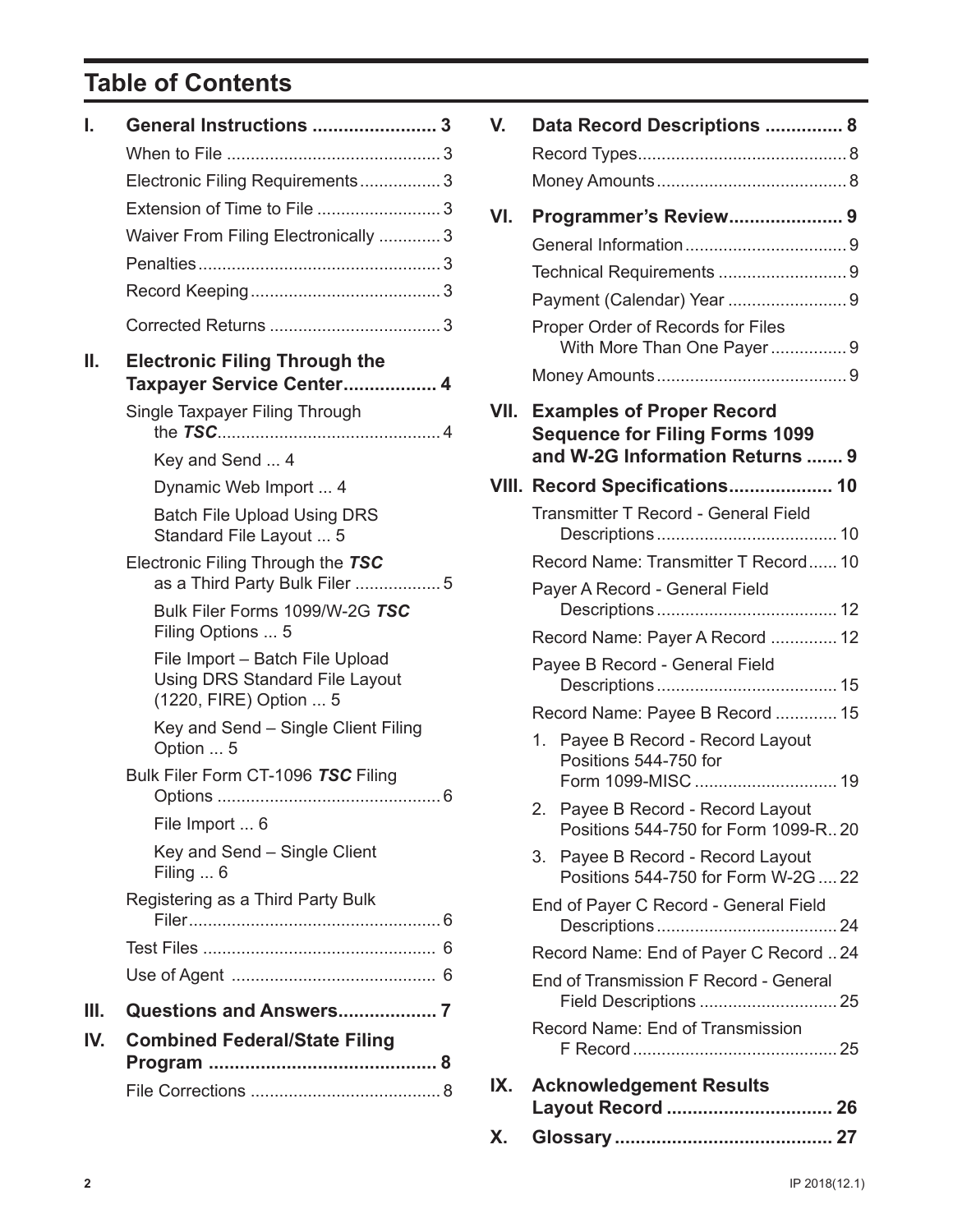### **I. General Instructions**

This booklet contains specifications and instructions for filing Forms 1099-R, 1099-MISC, 1099-K, and W-2G information electronically with the Department of Revenue Services (DRS).

DRS requires every state copy of the following:

- Federal Form W-2G for (1) Connecticut Lottery Winnings paid to resident and nonresident individuals even if no Connecticut income tax was withheld; and (2) other gambling winnings paid to Connecticut resident individuals even if no Connecticut income tax was withheld.
- Federal Form 1099-MISC for:
	- a. Payments made to a Connecticut resident even if no Connecticut income tax was withheld; **and**
	- b. Payments made to a nonresident of Connecticut if the payments relate to services performed wholly or partly in Connecticut even if no Connecticut income tax was withheld.
- Federal Form 1099-R reporting distributions paid to Connecticut resident individuals, even if no Connecticut income tax was withheld. For all other recipients, only if Connecticut income tax was withheld.
- Federal Form 1099-K reporting payments to payees located or with locations in Connecticut.

### **When to File**

**Forms 1099-R, 1099-MISC, W-2G** and **Form CT-1096**, *Connecticut Annual Summary and Transmittal of Information Returns*, are due January 31, 2019. **Form 1099-K** is due no later than 30 days after such forms are filed with the IRS. Form CT-1096 will be completed as part of the electronic filing process when you upload the state copy of federal Forms 1099-R, 1099-MISC, 1099-K and W-2G.

If the due date falls on a Saturday, Sunday, or legal holiday, the return will be considered timely if filed by the next business day.

### **Electronic Filing Requirements**

**If you file 25 or more** Forms 1099-MISC, 1099-R, or W-2G you are required to file electronically unless you have been granted a waiver from this requirement. See *Waiver From Filing Electronically*, on this page.

**If you file 24 or fewer** Forms 1099-MISC, 1099-R, or W-2G you are encouraged to file electronically but may file paper forms without requesting a waiver. See *II. Electronic Filing Through the Taxpayer Service Center* on Page 4.

DRS requires one filing for each CT Tax Registration Number. Therefore, if your company has multiple locations or payroll systems using the same CT Tax Registration Number, you must combine the files to complete your electronic filing within the *TSC*.

DRS has no application or authorization procedure and does not assign submitter control codes for Forms 1099 or W-2G electronic filing.

### **Extension of Time to File**

To request an extension of time to file you must complete **Form CT-8809**, *Request for Extension of Time to File Information Returns* and mail it on or before January 31. Form CT-8809 cannot be filed electronically.

### **Waiver From Filing Electronically**

DRS may waive the electronic reporting requirement only if the payer is unable to file electronically due to a documented hardship. To request a waiver complete **Form CT-8508**, *Request for Waiver From Filing Information Returns Electronically* and mail to DRS on or before January 1, 2019. Form CT-8508 cannot be filed electronically.

If a waiver is granted your information returns must be submitted to DRS on CD. See **Form CT-4804**, *Transmittal of Information Returns Reported on Compact Disk (CD)*.

### **Penalties**

The penalty for late filing is \$50.

A penalty of \$5 per form (up to a total of \$2,000 per calendar year) is imposed on payers who fail to file federal Forms 1099-MISC, 1099-R, or W-2G with DRS.

Failure to file the state copy of federal Form 1099-K with Connecticut will result in a civil penalty of \$50 for the first month for each 1099-K that you are required and fail to file, plus \$50 for each month, or fraction thereof, for which such failure continues. The total amount of penalty imposed will not exceed \$250,000 per year.

The above penalties may also be imposed on payers who are required to file electronically if they file using any other media without first obtaining a waiver.

### **Record Keeping**

Records pertaining to Connecticut information returns must be retained for at least four years after the due date of the return.

### **Corrected Returns**

A **correction** is an information return submitted by the transmitter to correct returns that were previously submitted and successfully processed by Connecticut DRS but contained erroneous information.

- For information returns filed through the *TSC*, corrected filings can only be done using the Single Taxpayer login, or as a Bulk Filer using the Single Client - Key and Send option.
- **DO NOT SEND THE ENTIRE ORIGINAL FILE AGAIN.** Send only the corrected Forms 1099 and W-2G that were erroneous.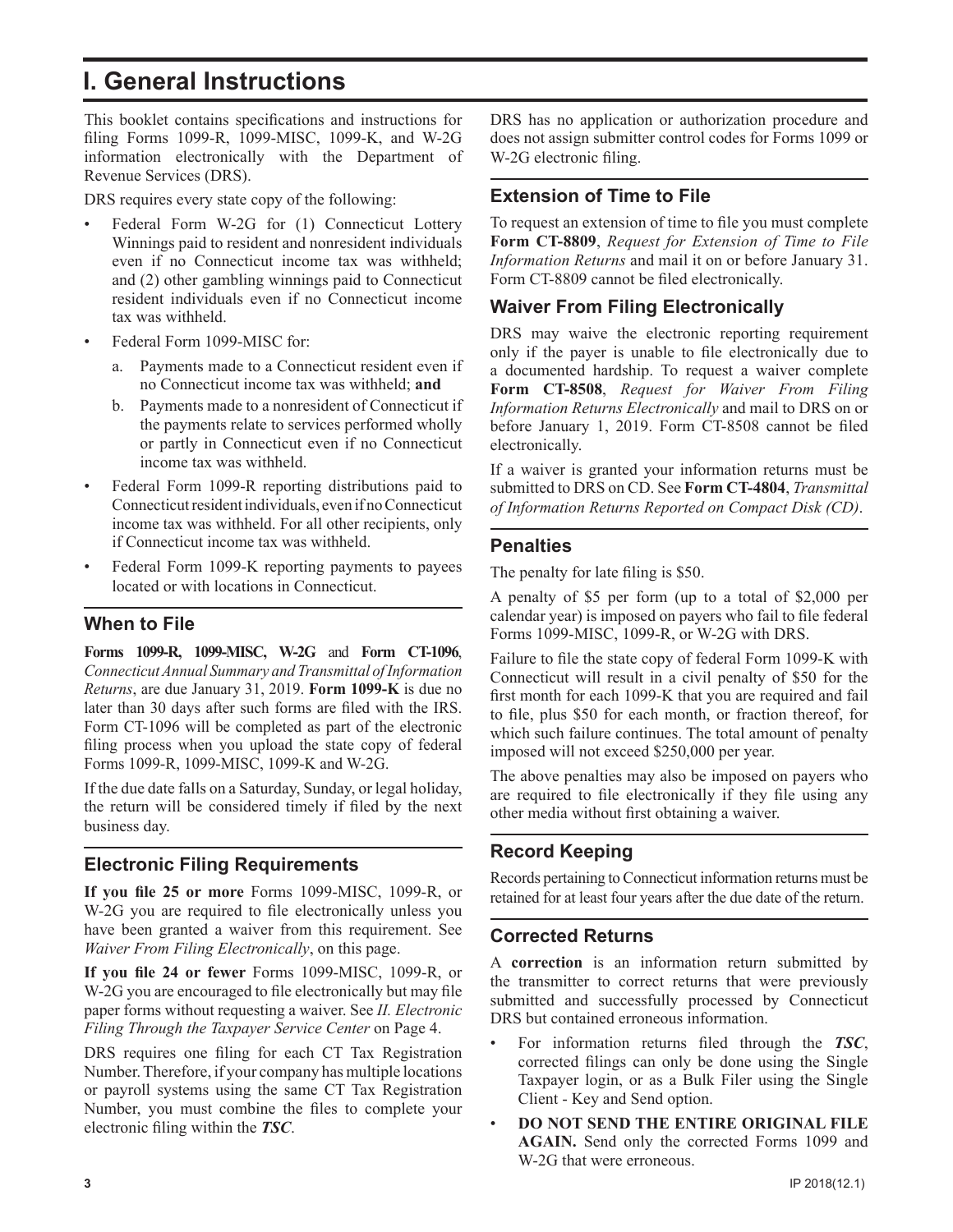All correction file entries must be transmitted in a new file. Make sure that the corrected file has the re-sub indicator (Field Position 6 of the Payee B record).

Forms 1099 and W-2G **omitted** from the original file **must not** be coded as corrections. Submit these returns under a separate Payee "B" Record as original returns. See *Supplemental Returns*, on Page 4.

After successful upload of the corrected information returns, you will be taken to **Form CT-1096**, *Connecticut Annual Summary and Transmittal of Information Returns*  as it was originally submitted. Make necessary corrections to the Form CT-1096. Review, verify and submit, then receive a new confirmation number.

Filing methods:

- 1. Single taxpayer login filing through the *TSC* (see Page 4).
- 2. Filing through the TSC as a Third Party Bulk Filer (TPBF) using Key and Send - Single Client option (see Page 5).

For Third Party Bulk Filer (TPBF) login, using the File Import option will result in rejection codes for duplicate filings.

#### **Supplemental Returns**

Supplemental returns are processed the same as the original filing, but the transmitter must indicate that these information returns were not remitted in a prior file. After successful upload of any additional Forms 1099 or W-2G, you will be brought to Form CT-1096 where the TSC has populated many of the fields based on the information you submitted. You will then verify the Form CT-1096 information, complete the quarterly breakout, and submit the return; then receive a new confirmation number.

- Supplemental returns are information returns omitted from the original file, and must not be coded as corrections.
- Supplemental filings through the *TSC* can only be done using the Single Taxpayer login or as a Bulk Filer using the Single Client - Key and Send option.
- After indicating that these are supplemental returns not previously submitted, you will be able to repeat the file process.

Filing Methods:

- 1. Single taxpayer login filing through the *TSC* (see below).
- 2. Filing through the *TSC* as a Third Party Bulk Filer (TPBF) using Key and Send - Single Client option (see Page 5).

### **II. Electronic Filing Through the Taxpayer Service Center**

The **Taxpayer Service Center (***TSC***)** allows information return filers to electronically file their **Form CT-1096**, *Connecticut Annual Summary and Transmittal of Information Returns,* and associated Forms 1099-MISC, 1099-R, 1099-K and W-2G.

The *TSC* is a free, fast, easy, and secure way to conduct business with DRS.

To file your information returns using the *TSC*:

- Go to **[portal.ct.gov/TSC](https://portal.ct.gov/TSC)**;
- Log into your account; **and**
- Choose one of the filing options below.

### **Single Taxpayer Filing Through the** *TSC*

When Filing your Form CT-1096, you must first submit the associated information returns: Forms 1099-MISC, 1099-R or W-2G. There are three methods to submit your Forms 1099-MISC, 1099-R, or W-2G. The three methods are Key and Send, Dynamic Web Import (DWI) and Batch File Upload. To select one of these methods, first follow the following steps from the *TSC* main menu:

- 1. Select *Withholding Non-Wage*.
- 2. Select the Non-Payroll tax forms you are filing
	- *• Forms 1099-MISC and CT-1096*;
	- *• Forms 1099-R and CT-1096*; or
	- *• Forms W-2G and CT-1096*.
- 3. Choose your reporting period.

### 4. Choose your filing method.

### **Key and Send**

The key and send option allows you to enter up to 100 Forms 1099-MISC, 1099-R or W-2G.

To use the key and send option:

- 1. Under *Choose Your Filing Method*, select *KEY and SEND- key-in manually online*.
- 2. Once all Forms 1099-MISC, 1099-R or W-2G are entered, select *next*. You will be brought to Form CT-1096 where the *TSC* has populated many of the fields based on the information you entered.
- 3. Verify the Form CT-1096 information and complete the quarterly breakout.

Your Forms 1099-MISC, 1099-R or W-2G are **not**  successfully transmitted until the *TSC* issues a confirmation number for Form CT-1096.

#### **Dynamic Web Import**

Dynamic Web Import (DWI) is a file import process that allows you to define and upload your information returns. This process accepts text files that are either fixed length or delimited files. This process does **not** support the standard electronic file formats used by the Internal Revenue Services (IRS). (Refer to the *Batch File Upload Using DRS Standard File Layout* method for support of the standard 1220, FIRE file format.) Each field in the file represents an item from the return you are reporting. You can arrange the fields in any order by defining your own customized layout.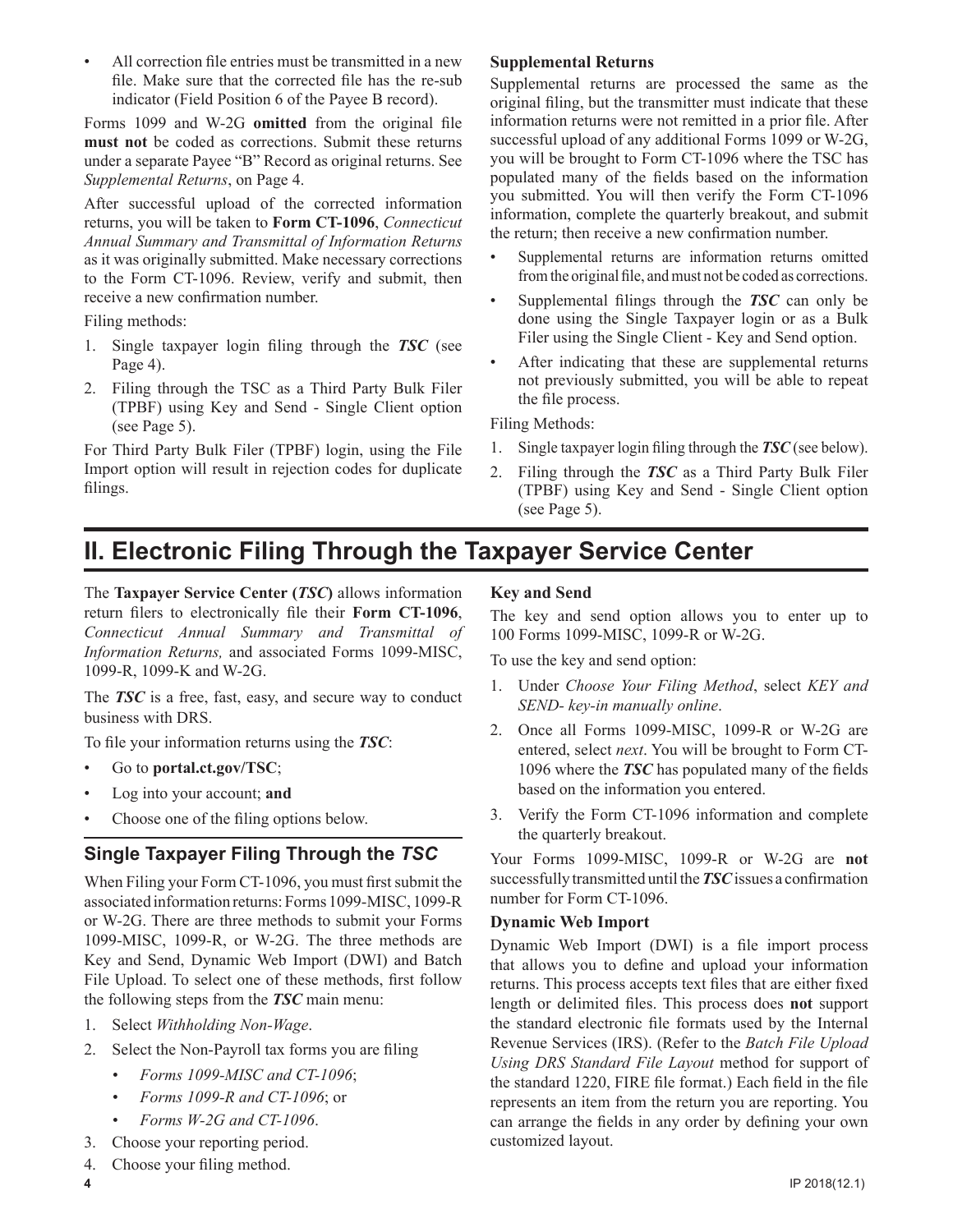To use the DWI option:

- Under *Filing Method* select *Dynamic Web Import (DWI)* and select *next*;
- Define your file layout and select *next*.

If an error or errors are found during the upload process, DRS will identify and explain each individual error. You must correct all errors on your file and then upload the file again.

Once all Forms 1099-MISC, 1099-R, or W-2G are successfully uploaded, you will be brought to Form CT-1096 where the *TSC* has populated many of the fields based on the information you uploaded.

Verify the Form CT-1096 information and complete the quarterly breakout.

Your Forms 1099-MISC, 1099-R, or W-2G are **not**  successfully transmitted until the*TSC*issues a confirmation number for Form CT-1096.

**Batch File Upload Using DRS Standard File Layout** This option allows you to upload a file that is formatted with the Standard (1220, FIRE) File format.

- 1. Select the *Standardized File Format* option.
- 2. On the *File Upload* page, use the *browse* button to search your computer for the file you wish to upload.
- 3. Select *Upload*.
- 4. The *Upload Status* page will indicate if the upload was successful. If not, select *Download Result File* to view details of errors. Correct errors and repeat the upload process.

Once you have successfully uploaded all your returns, you must return to the withholding main menu. From the main menu select the appropriate Form CT-1096, choose the period end, and proceed to Form CT-1096. Verify the Form CT-1096 information then complete the quarterly breakout.

Your Forms 1099-MISC, 1099-R, 1099-K or W-2G are **not** successfully transmitted until the *TSC* issues a confirmation number for Form CT-1096.

### **Electronic Filing Through the** *TSC* **as a Third Party Bulk Filer**

Third Party Bulk Filers (TPBF) are tax preparers who prepare returns for multiple taxpayers or multiple locations for the same taxpayer. A registered TPBF can key in information for one taxpayer at a time or upload a file for multiple taxpayers with a single login. (See *Registering as a Third Party Bulk Filer* on Page 6.)

### **Bulk Filer Forms 1099/W-2G** *TSC* **Filing Options**

#### **File Import - Batch File Upload Using DRS Standard File Layout (1220, FIRE) Option**

The File Import option allows you to upload a file that is formatted with the standard (1220, FIRE) file format. This option allows you to Batch Upload a single file at a time that contains one or more payers of Forms 1099-MISC, 1099-R, or W-2G.

To upload your Forms 1099 and W-2G using the *DRS Standard File Layout*.

- 1. From the *TSC* bulk filer's main menu select *File for your Clients*.
- 2. Under the *File Import* section select the nonpayroll tax forms you are filing from the drop down box.
- 3. Select *File Online*.
- 4. On the *File Upload* page, use the *browse* button to search your computer for the file you wish to upload.
- 5. Select *Upload*.
- 6. The *Upload Status* page will indicate if the upload was successful. If not, select *Download Result File* to view details of errors. Correct errors and repeat the upload process.

After a successful upload, you will need to complete Form CT-1096 for each taxpayer. See *Bulk Filer Form CT-1096 TSC Filing Options* on page 6.

### **Key and Send - Single Client Filing Option**

Enter your clients' Forms 1099 and W-2G and Form CT-1096 information one client at a time. Within this option you will select your method to upload Forms 1099 and W-2G and then select Form CT-1096 to complete the filing process.

To use the *Key and Send - Single Client Filing* option.

- 1. From the *TSC* main menu select *File for your Clients* from under *Third Party Bulk Filing*.
- 2. Under the *Key and Send Single Client Filing* section, enter your client's Connecticut Tax Registration Number (CTREG) or Federal Identification Number (FEIN) and select *Withholding-Nonpayroll* from the tax type drop down box, then select *File Online*.
- 3. From the *Withholding* menu, select the appropriate Form CT-1096, choose the period end, and select *next*.
- 4. Choose one of the following filing methods:
	- *• KEY AND SEND "key-in" manually online*;
	- *• DYNAMIC WEB IMPORT (DWI) user created text file*; **or**
	- *• STANDARDIZED FILE FORMAT DRS Standard File Layout (1220,FIRE)*.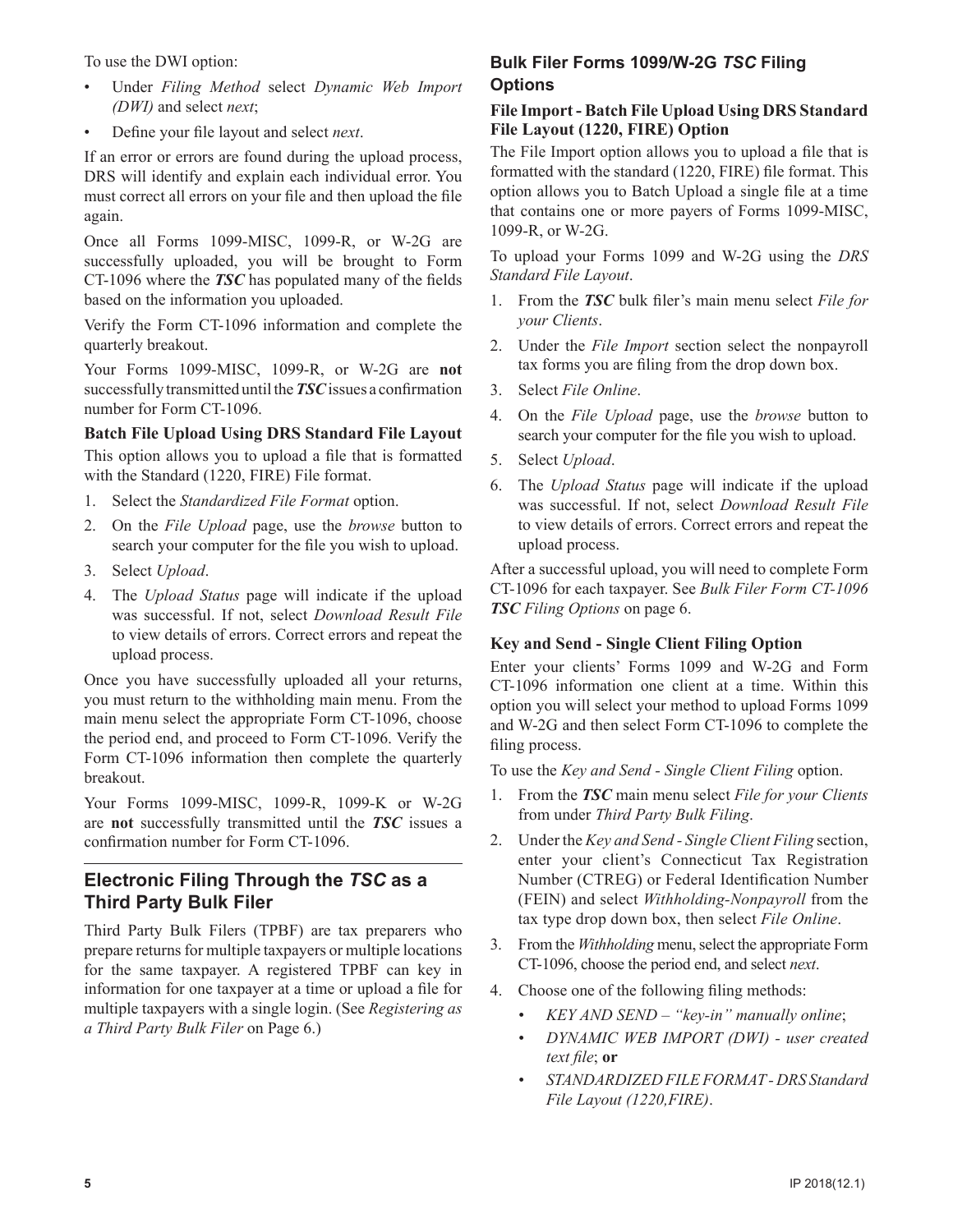Completing these steps allow you to file as a single taxpayer. See *Single Taxpayer Filing Through the TSC* on Page 4 to complete the filing of Form CT-1096 and receive a Form CT-1096 confirmation number. Your Forms 1099 and W-2G are **not** successfully transmitted until the *TSC* issues a confirmation number for Form CT-1096.

### **Bulk Filer Form CT-1096** *TSC* **Filing Options**

After a successful upload, you will need to complete Form CT-1096 for each taxpayer. You may choose the *File Import* option or the *Key and Send-Single Client Filing* option.

#### **File Import**

The *File Import* option uses the **dynamic web import**  process where you can customize your file layout.

To begin, prepare either a fixed length or delimited text file with Form CT-1096 information for all taxpayers per form type.

Return to the *Third Party Bulk Filer* main menu and choose *Non-Payroll Withholding Annual Summary (CT-1096)* from the drop down list in the *File Import*  section. The file type and file layout must match the information you are uploading.

You will receive a confirmation number for each successfully filed Form CT-1096.

#### **Key and Send - Single Client Filing**

To file Form CT-1096 using the *Key and Send - Single Client Filing* option:

- 1. Return to the *Third Party Bulk Filer* main menu;
- 2. Enter the client's Connecticut Tax Registration Number (CTREG) or Federal Identification Number (FEIN).
- 3. Select *Withholding-Nonpayroll* from the tax type drop down list.
- 4. Select *File Online*.
- 5. Select the appropriate Form CT-1096.
- 6. Choose the period end and proceed to Form CT-1096.
- 7. Verify the Form CT-1096 information; **and**
- 8. Complete the quarterly breakout.

Your Forms 1099 and W2-G are **not** successfully transmitted until the *TSC* issues a confirmation number for Form CT-1096.

### **Registering as a Third Party Bulk Filer**

To register as a third party bulk filer:

- Go to **[portal.ct.gov](https://portal.ct.gov/TSC)***/TSC*;
- In the box labeled *For Practitioners (Bulk-Filers)*  select *Apply for a bulk filer ID*;
- Select *Application to Become a Bulk Filer*; **and**
- Print and complete form.

You may fax your completed application to **860-297-4761** (Attention: Bulk File Coordinator) or mail to:

> Department of Revenue Services State of Connecticut Electronic Commerce Unit 450 Columbus Blvd Ste 1 Hartford CT 06103-1837

Once your application has been processed, a bulk filing identification number, password, and instructions are mailed to you.

#### **Test Files**

The *TSC* offers the ability to test your file layout and confirm your transmission capability by using the demo mode feature.

In the *TSC*, choose *start demo* from the main menu*. TSC*  demo mode mimics the live application but does not submit your data to DRS. Demo mode allows you to validate the quality of your data and file layouts by replicating the upload of your actual files.

Demo mode provides a results file layout similar to the live mode. Demo mode activity is **not** an official filing and the system does not store or send any portion of this file to DRS. The results file only confirms the accepted and rejected records within the information returns. See *Acknowledgement Results Layout Record* on Page 26.

### **Use of Agent**

Payers using a service to electronically file or transmit information are responsible for the accuracy and timeliness of their information returns. If a transmitter fails to meet the electronic filing requirements, the payer is liable for any penalties imposed by DRS.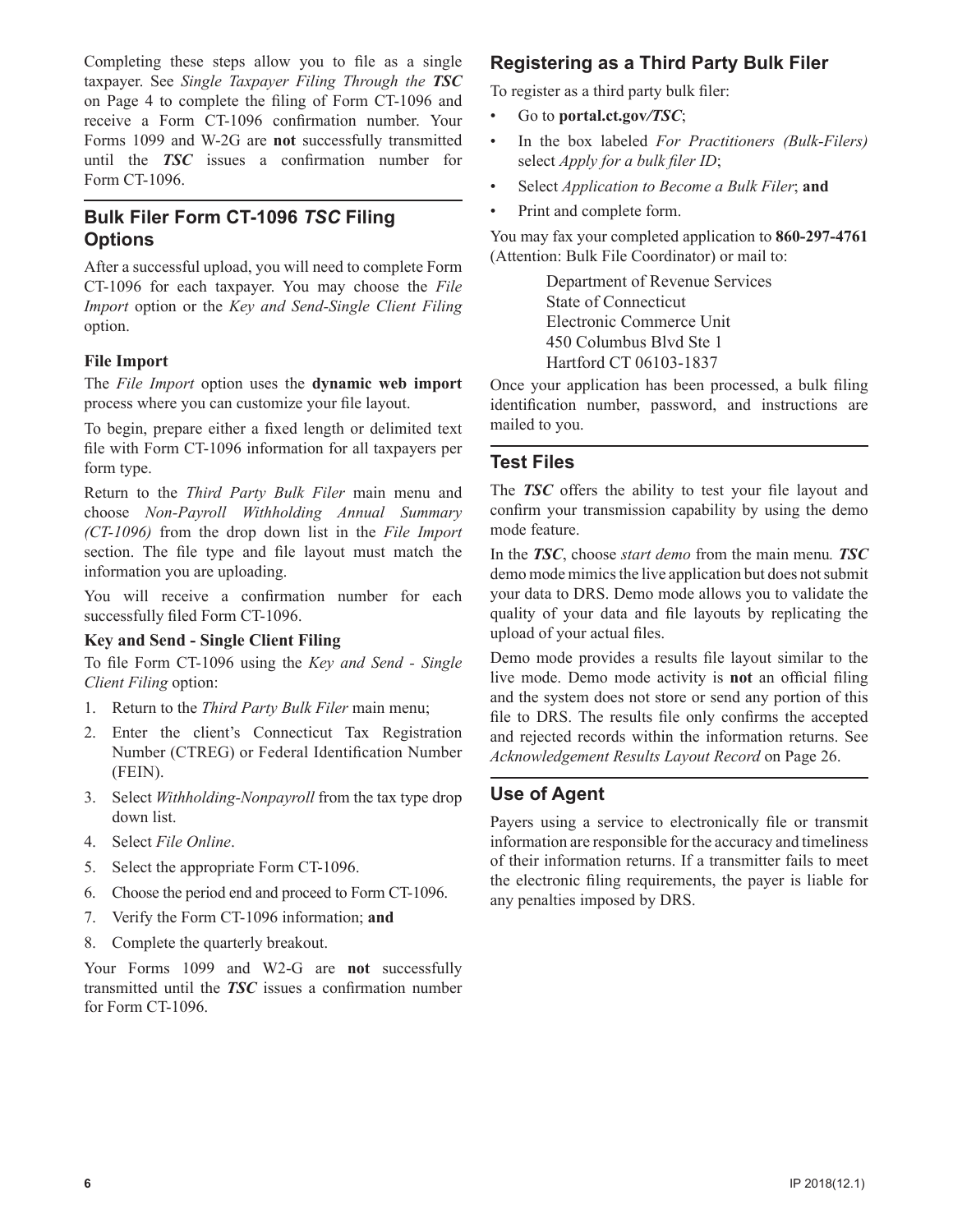### **III. Questions & Answers**

### **Q. Are there any changes affecting the information returns that are required?**

A. Yes. You are required to file 2018 federal Form 1099-R if the recipient is a Connecticut resident individual, **even if no Connecticut income tax was withheld**.

### **Q. Are there any new information return filing requirements addressed in this publication?**

A. Yes. This publication now addresses that any entity required to file Form 1099-K with the IRS, is required to file the state copy of federal Form 1099-K reporting payments to payees located or with locations in Connecticut. DRS uses the same layout as the IRS Publication 1220, Specifications for Electronic Filing of Forms 1097, 1098, 1099, 3921, 3922, 5498, and W-2G.

### **Q. Were there any technical changes in the specifications for 2018?**

- A. Yes. **Payee "B" Record** Record Layout Positions 544-750 for **Form 1099-R**:
	- **• Field Position 557-564** Added New Field Date of Payment.

### **Q. Are DRS' electronic filing specifications the same as the federal specifications?**

- A. There is **no** K Record (State Totals) requirement for Connecticut. If included, it will be ignored. The Connecticut Tax Registration Number, if any, is required. Fields not required by DRS are indicated by **N/A**. **Enter blanks**.
- **Q. How will records not required by DRS be treated?**
- A. Information records not required by DRS will be ignored.

### **Q. What paper forms should accompany the electronic filing?**

A. None. Payers should not submit paper copies of any electronically filed forms. If there are any attachments that cannot be electronically filed, keep this information with your records to be provided to DRS upon request.

#### **Q. Is there a penalty for failure to file federal form 1099-K**?

A. Yes. Failure to file the state copy of federal Form 1099-K with Connecticut will result in a civil penalty of \$50 for the first month for each 1099- K that you are required and fail to file, plus \$50 for each month, or fraction thereof, for which such failure continues. The total amount of penalty imposed will not exceed \$250,000 per year.

### **Q. Will failure to file information returns electronically result in the assessment of penalties?**

A. Yes. Payers who are required to file electronically will be treated as having failed to file if they file paper forms in lieu of electronic filing, unless DRS has granted a waiver. See *Penalties* and *Waiver From Filing Electronically* on Page 3.

### **Q. How does a payer report changes to an electronically filed submission?**

A. DRS now accepts corrected and supplemental filings to be filed electronically through the *TSC*. Corrected and supplemental filings can only be done using the Single Taxpayer or Single Client - Key and Send filing. Using the file import option will result in rejection codes for duplicate filings. See Page 3 for additional information on supplemental or corrected return filings.

### **Q. How can a payer submit data when there is a requirement for the data to be protected?**

A. The *TSC* encrypts all information sent from the filer until the information is delivered to DRS, thus keeping data secure while in transport.

### **Q. How does Form CT-1096 get filed?**

A. Individual Payers: *TSC* will automatically populate Form CT-1096 for you once Forms 1099/W-2G have been successfully uploaded. You must verify all the figures and complete the quarterly breakouts.

Third Party Bulk Filers: After uploading all of your Form 1099/W-2G's, you must return to the withholding main menu to upload Form CT-1096. Select the Form CT-1096 link from the menu options then upload and complete the filing process. If filing for multiple businesses, you will have the option to return to the Third Party Bulk Filer menu.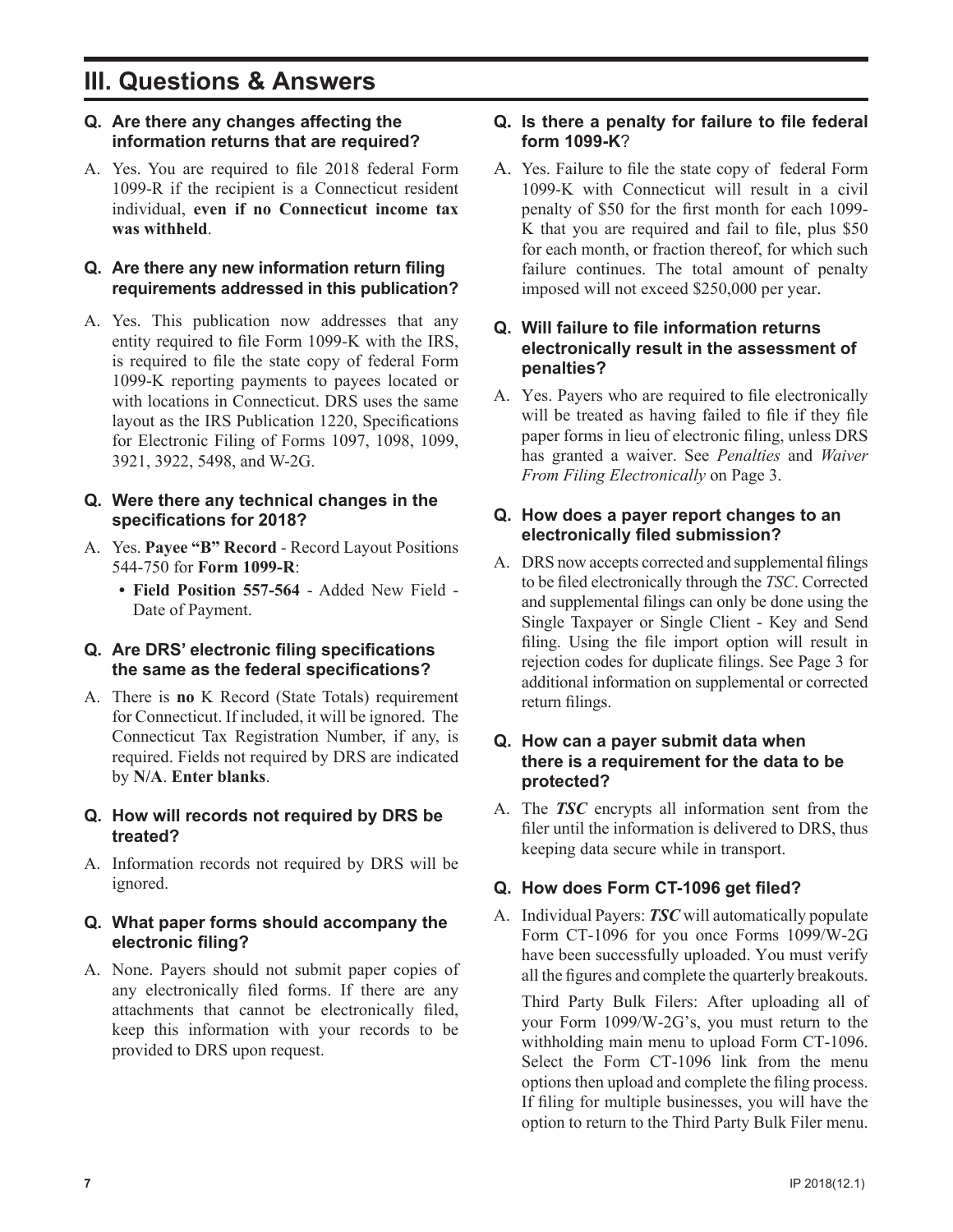### **IV. Combined Federal/State Filing Program**

Connecticut participates in the Combined Federal/State Filing Program (CF/SF). However, you must also file Forms 1099-MISC and 1099-R that have Connecticut withholding, and all Forms 1099-K, directly with DRS through the *TSC* even if you participate in the CF/SF. See *Section II, Electronic Filing Through the Taxpayer Service Center*, on Page 4.

The only forms filed through CF/SF that will satisfy the DRS filing requirement are Forms 1099-MISC and 1099-R with no Connecticut withholding. The due date for tax year 2018 is January 31, 2019.

Records T, C, and F are identical to the filing requirements in this publication. Differences in the record requirements are as follows:

*Record A*

**• Field position 6** (Combined Federal/State Filer) must contain a **1**.

### *Record B*

**• Field positions 747-748** (Combined Federal/State Code) the code for Connecticut is **08**.

### **File Corrections**

Any corrections to 1099-MISC or 1099-R files using the Federal/State Combined Filing Program should be replaced by uploading the correct forms.

### **V. Data Record Descriptions**

### **Record Types**

Use the information below as well as the list of technical requirements and specifications in the other sections of this publication to prepare Forms 1099-R, 1099-MISC, 1099-K and W-2G filings. See *Section VII. Examples of Proper Record Sequence for Filing Forms 1099-R, 1099- MISC, and W-2G Information Returns* on Page 9.

These record formats are identical to those published by the IRS in Publication 1220, Specifications for Electronic Filing of Forms 1097, 1098, 1099, 3921, 3922, 5498, and  $W-2G$ 

*Section VIII. Record Specification* includes formats for the following record types required by DRS. See *Section VII,* for proper record sequence.

- T Record Transmitter Record
- A Record Payer Record
- B Record Payee Record
- C Record End of Payer Record
- F Record End of Transmission Record

Transmitter T Record identifies the entity transmitting the file. It must be the first record of each file.

Payer A Record identifies the institution or person making the payments. The number of Payer A Records depends on the number of payers.

Payee B Record contains the payment information from the information returns. The record layout for field positions 1 through 543 is the same for all types of returns. Field positions 544 through 750 vary for each type of return to accommodate special fields for individual forms.

End of Payer C Record has the total number of payees (B Records) and the totals of the payment amount fields filed by a payer or return type.

End of Transmission F Record is the summary of payers (A Records) in the entire file. It must be the last record in the file.

There is **no** K Record (State Totals) requirement for Connecticut. If included, it will be ignored.

Punctuation may be used when appropriate. Do not include titles in the payer name field. Titles make it difficult for DRS to determine an individual payer's name and may prevent DRS from properly crediting return data.

If it is impossible to remove a title, then you **must** report the surname first.

#### **Money Amounts**

All money amounts are strictly numeric. They must include both dollars and cents with the **decimal point assumed**. Do not round to the nearest dollar.

**Example**: \$5,500.99 = 000000550099

Do not use punctuations in any money field.

Negative money amounts are **not** allowed.

Right justify and zero fill all money fields. Enter zeros in a money field that is not applicable.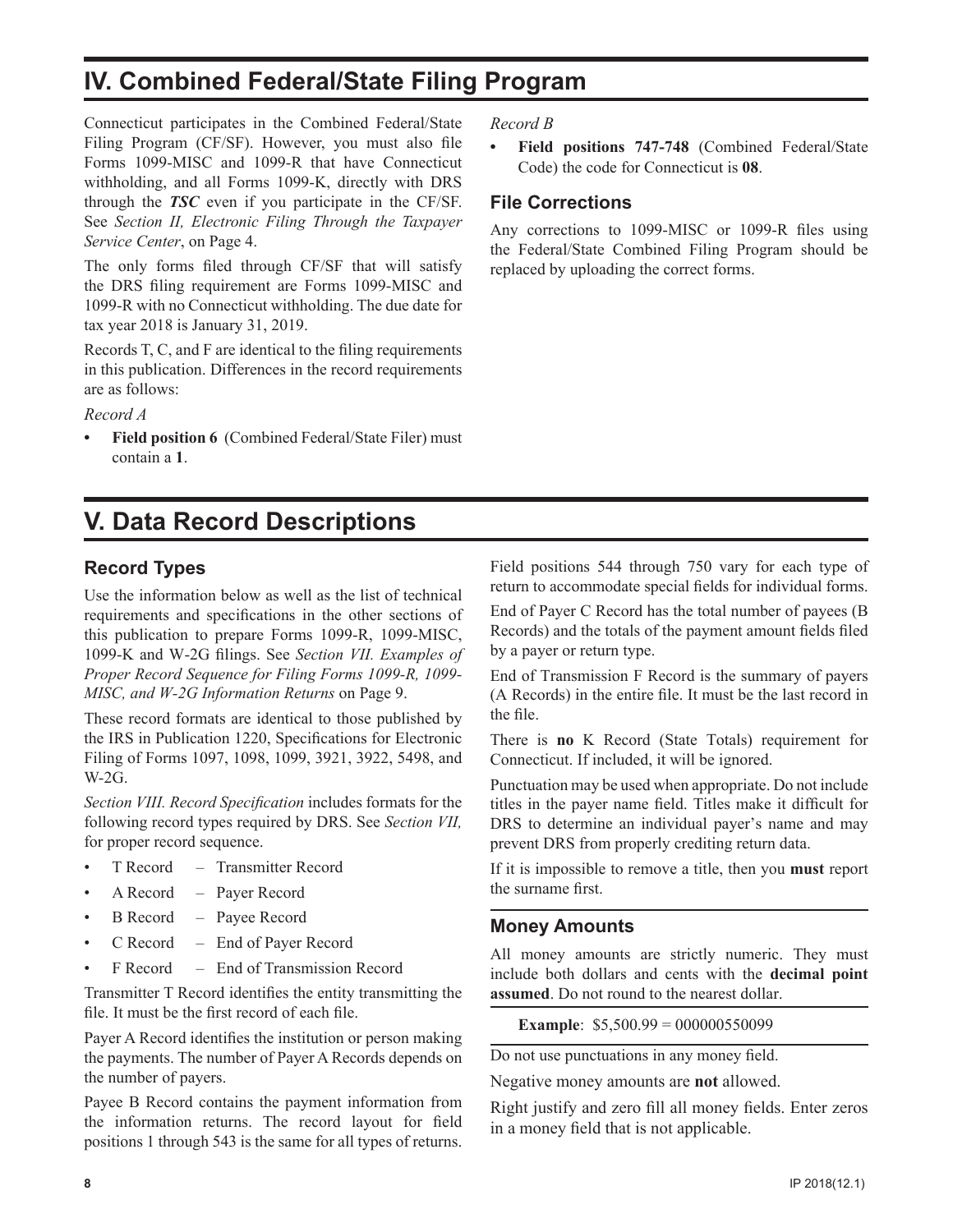### **VI. Programmer's Review**

### **General Information**

- You must follow the Connecticut specifications for record layouts.
- $\Box$  If a return contains errors, DRS will provide a list of the failed records with explanations. Simply correct the file and resubmit the entire file.

### **Technical Requirements**

- $\Box$  Data must be saved using the ASCII character set.
- $\Box$  Each record in the file must be 750 characters in length followed by a carriage return/line feed (CR/LF).
- $\Box$  Data must be entered in each record in the exact positions shown in *Section VIII. Record Specifications*.
- $\Box$  The record delimiter must consist of two characters and those two characters must be carriage return and line feed (CR/LF).
- $\Box$  Do not place a record delimiter before the first record of the file.
- □ Do not place more than one record delimiter, for example, more than one carriage-return or line feed combination, following a record.
- $\Box$  Do not place record delimiters after a field within a record.
- DRS recommends that the *File Name* be CTTAX followed by the 4-digit calendar year of the data you are uploading (for example, CTTAX2018).
- $\Box$  File name should end with a file extension name of .txt or .dat.

### **Payment (Calendar) Year**

- $\Box$  Remember to change the Payment Year in positions 2-5 of the Transmitter T Record, Payer A Record, and Payee B Record each year the program is run. Payment Year = the calendar year.
- $\Box$  The payment year must be in a YYYY format.

### **Proper Order of Records for Files With More Than One Payer**

 $\Box$  If a file contains information returns for more than one payer, do not use Transmitter T Record(s) or End of Transmission F Record(s) between payers. Each file can only have one 'T' record and one 'F' record. See *VII. Examples of Proper Record Sequence for Filing Forms 1099-R, 1099-MISC, and W-2G Information Returns, Example 3* below.

### **Money Amounts**

- $\Box$  Do not include negative money amounts in money fields under any circumstances.
- $\Box$  Zero fill money fields not applicable to your company.
- $\Box$  Report money amounts in dollars and cents without a decimal or dollar sign.
- $\Box$  Money amounts must be in the exact field positions prescribed in the instructions, right justified, and zero filled.
- $\Box$  Do not sign money fields.

### **VII. Examples of Proper Record Sequence for Filing Forms 1099-R, 1099-MISC, and W-2G Information Returns**

### **Example 1**

Payer Filing Own Form 1099 with 42 Returns **T** ... TRANSMITTER **A** ... PAYER **B }** . 42 PAYEE RECORDS **B C ...** END OF PAYER **F ...** END OF TRANSMISSION

### **Example 2**



### **Example 3**

**9** IP 2018(12.1) Transmitter Filing Form 1099 for Three Payers with 42, 106, and 89 Returns Respectively **T** ... TRANSMITTER **A** ... PAYER 1 **B }** . 42 PAYEE RECORDS **B C** ... END OF PAYER 1 **A** ... PAYER 2 **B }** . 106 PAYEE RECORDS **B C** ... END OF PAYER 2 **A** ... PAYER 3 **B }** . 89 PAYEE RECORDS **B C ...** END OF PAYER 3 **F...** END OF TRANSMISSION **IP 2018**(12.1)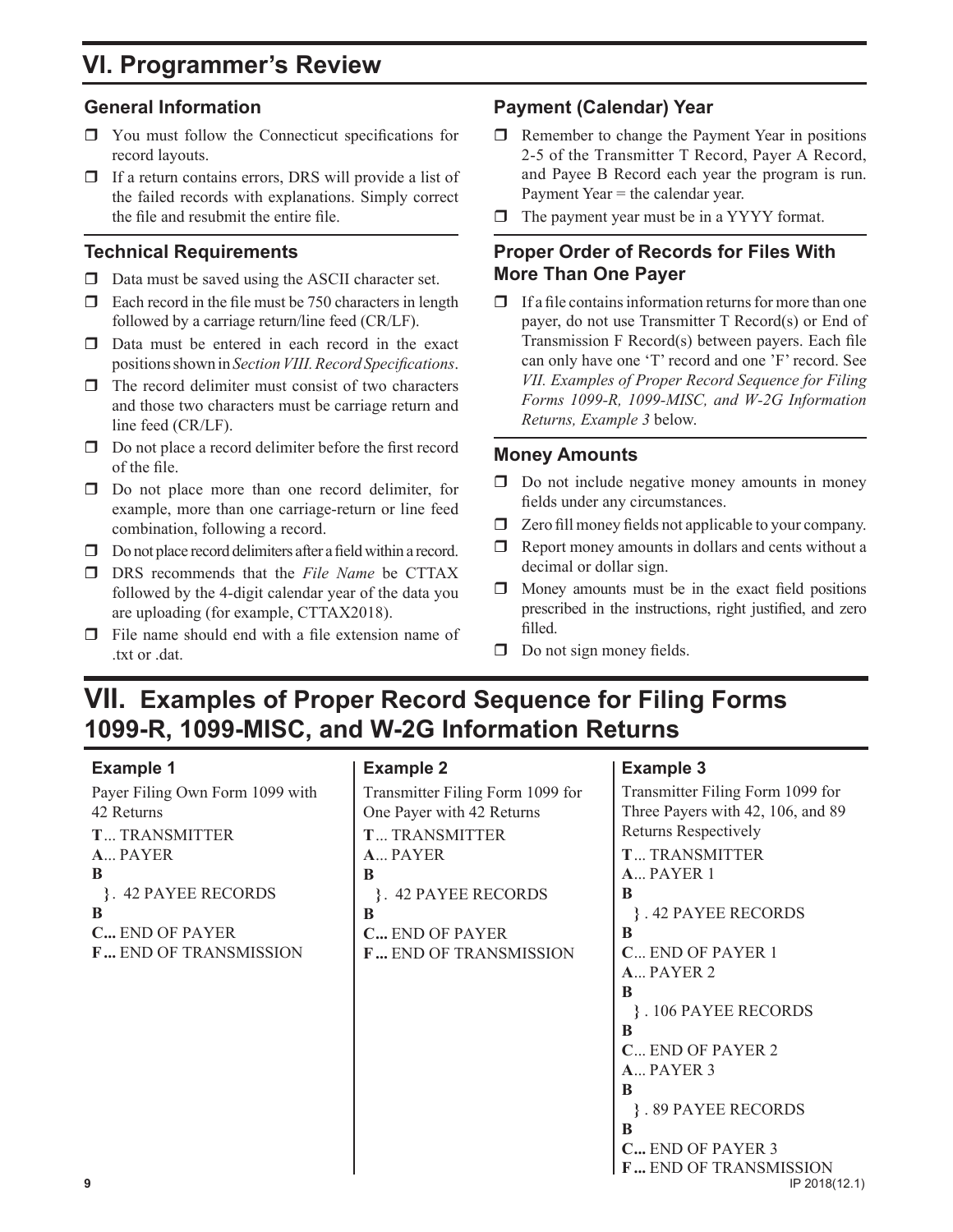### **VIII. Record Specifications**

### **Transmitter T Record - General Field Descriptions**

- The Transmitter T Record identifies the entity transmitting the file.
- The Transmitter T Record is the first record on each file, followed by a Payer A Record. A file will not transmit if the T Record is not present.
- The Transmitter T Record requires the total number of Payees (B Records) being reported. No money or payment amounts are reported in the Transmitter T Record.
- For all fields marked **Required**, the transmitter must provide the information described under *Description and Remarks*. For those fields marked **Not required**, the transmitter must allow for the field. You may be instructed to enter blanks or zeros in the Not required fields.
- The Transmitter T Record must be followed by the Payer A Record, which must be followed by Payee B Records. However, the first record on each file must be a Transmitter T Record.
- All records must be a fixed length of **750 positions**  followed by a carriage return/line feed (CR/LF).

| <b>Field</b><br><b>Position</b> | <b>Field Title</b>                        | Length         | <b>Description and Remarks</b>                                                                                                                                                        |
|---------------------------------|-------------------------------------------|----------------|---------------------------------------------------------------------------------------------------------------------------------------------------------------------------------------|
| $\mathbf{1}$                    | Record Type                               | 1              | Required. Enter T.                                                                                                                                                                    |
| $2 - 5$                         | Payment Year                              | $\overline{4}$ | Required. Enter 2018.                                                                                                                                                                 |
| 6                               | Prior Year Data<br>Indicator              | 1              | DRS does not accept prior year data. Enter a blank.                                                                                                                                   |
| $7 - 15$                        | Transmitter's TIN                         | 9              | Required. Enter the transmitter's nine-digit Tax Identification Number<br>(TIN). May be a FEIN or Social Security Number (SSN). Do not enter<br>blanks, hyphens, or alpha characters. |
| $16 - 20$                       | Transmitter<br>Control Code               | 5              | N/A. Enter blanks.                                                                                                                                                                    |
| $21 - 27$                       | <b>Blank</b>                              | $\tau$         | <b>Enter blanks.</b>                                                                                                                                                                  |
| 28                              | <b>Test File</b><br>Indicator             | 1              | DRS does not accept the indicator. Enter a blank.                                                                                                                                     |
| 29                              | Foreign<br><b>Entity Indicator</b>        | 1              | N/A. Enter a blank.                                                                                                                                                                   |
| 30-69                           | <b>Transmitter Name</b>                   | 40             | <b>Required.</b> Enter the name of the transmitter in the manner in which it<br>is used in normal business. Left justify information and fill unused<br>positions with blanks.        |
| 70-109                          | <b>Transmitter Name</b><br>(Continuation) | 40             | Enter any additional information that may be part of the name. Left<br>justify information and fill unused positions with blanks.                                                     |
|                                 |                                           |                | Note: All Required information in Field Positions 110 through 280 must contain the name and address information.                                                                      |
|                                 | 110-149 Company Name                      | 40             | Required. Enter the name of the company to be associated with the<br>address where correspondence should be sent due to processing<br>problems.                                       |
| 150-189                         | Company Name<br>(Continuation)            | 40             | Enter any additional information that may be part of the name of the<br>company where correspondence should be sent.                                                                  |
| 190-229                         | <b>Company Mailing</b>                    | 40             | Required. Enter the mailing address where correspondence should be<br>sent.                                                                                                           |

**–Fixed Length of 750 Positions–**

### **Record Name: Transmitter T Record**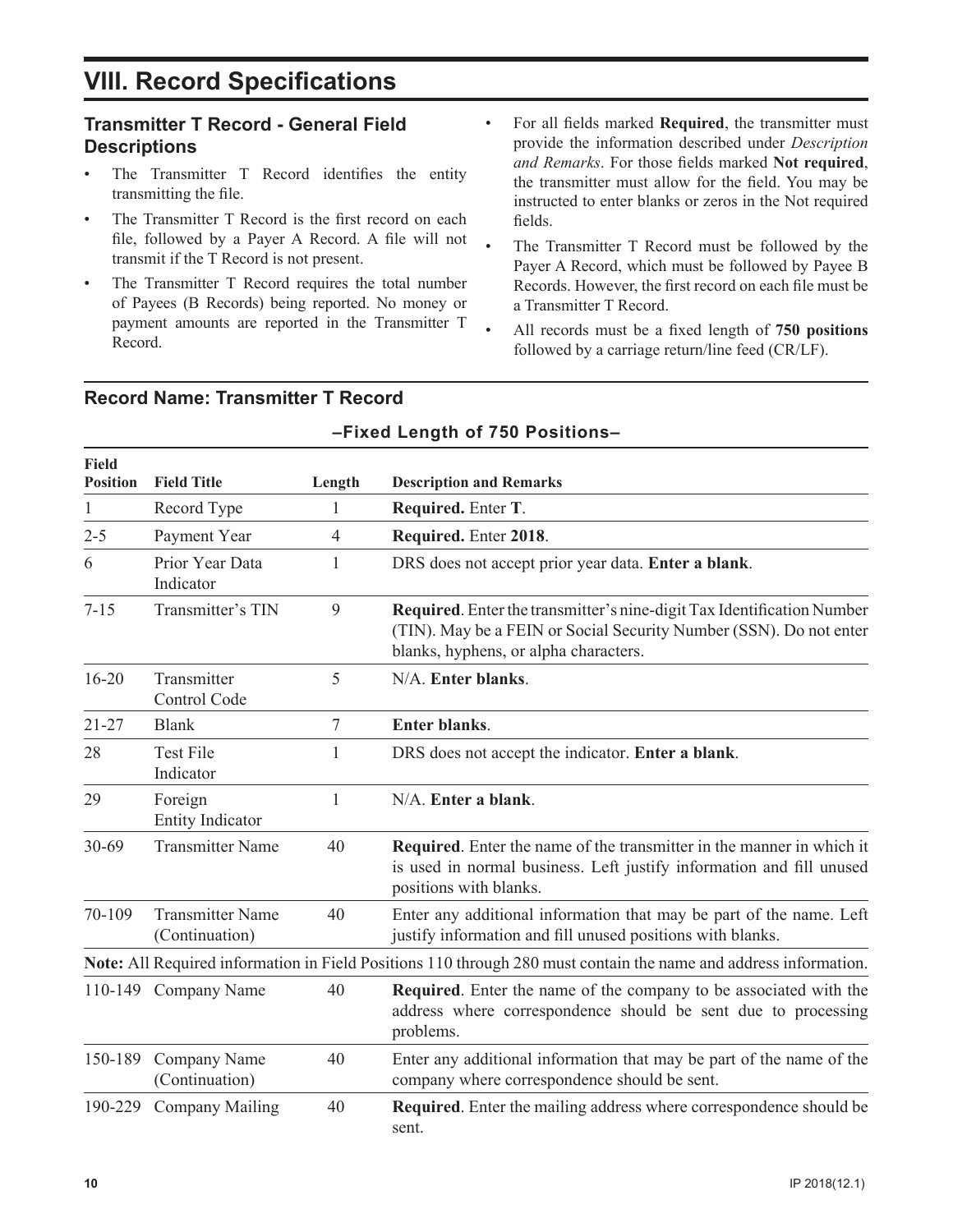| <b>Field</b><br><b>Position</b> | <b>Field Title</b>                                            | Length         | <b>Description and Remarks</b>                                                                                                                                                                                                                                                            |
|---------------------------------|---------------------------------------------------------------|----------------|-------------------------------------------------------------------------------------------------------------------------------------------------------------------------------------------------------------------------------------------------------------------------------------------|
| 230-269                         | Company City                                                  | 40             | Required. Enter the city, town, or post office where correspondence<br>should be sent.                                                                                                                                                                                                    |
| 270-271                         | Company State                                                 | $\overline{2}$ | <b>Required.</b> Enter the valid U.S. Postal Service state abbreviation for<br>the state.                                                                                                                                                                                                 |
| 272-280                         | Company<br><b>ZIP</b> Code                                    | 9              | Required. Enter the valid nine-digit ZIP code assigned by the U.S.<br>Postal Service. If only the first five digits are known, left justify<br>information and fill unused positions with blanks.                                                                                         |
| 281-295                         | <b>Blank</b>                                                  | 15             | <b>Enter blanks.</b>                                                                                                                                                                                                                                                                      |
| 296-303                         | <b>Total Number</b><br>of Payees                              | 8              | Required. Enter the total number of Payee B Records reported in the<br>file. Right justify information and fill unused positions with zeros.                                                                                                                                              |
| 304-343                         | <b>Contact Name</b>                                           | 40             | <b>Required.</b> Enter name of the person to be contacted if DRS encounters<br>problems with the file.                                                                                                                                                                                    |
| 344-358                         | Number &<br>Extension                                         | 15             | Required. Enter telephone number of the person to contact regarding<br>electronic files. Omit hyphens. If no extension is available, left justify<br>information and fill unused positions with blanks. For example, phone<br>number of 860-297-1234 extension of 1099 is 86029712341099. |
| 359-408                         | <b>Contact Email</b><br>Address                               | 50             | Required if available. Enter the email address of the person<br>to contact regarding electronic files. Left justify information.<br>If no email address is available, enter blanks.                                                                                                       |
| 409-499                         | <b>Blank</b>                                                  | 91             | <b>Enter blanks.</b>                                                                                                                                                                                                                                                                      |
| 500-507                         | Record Sequence<br>Number                                     | 8              | Not required.                                                                                                                                                                                                                                                                             |
| 508-517                         | <b>Blank</b>                                                  | 10             | <b>Enter blanks.</b>                                                                                                                                                                                                                                                                      |
| 518                             | Vendor Indicator                                              | 1              | Not required.                                                                                                                                                                                                                                                                             |
| 519-558                         | Vendor Name                                                   | 40             | Not required.                                                                                                                                                                                                                                                                             |
| 559-598                         | <b>Vendor Mailing</b><br>Address                              | 40             | Not required.                                                                                                                                                                                                                                                                             |
| 599-638                         | Vendor City                                                   | 40             | Not required.                                                                                                                                                                                                                                                                             |
| 639-640                         | Vendor State                                                  | $\overline{2}$ | Not required.                                                                                                                                                                                                                                                                             |
| 641-649                         | Vendor ZIP Code                                               | 9              | Not required.                                                                                                                                                                                                                                                                             |
| 650-689                         | Vendor Contact<br>Name                                        | 40             | Not required.                                                                                                                                                                                                                                                                             |
| 690-704                         | <b>Vendor Contact</b><br><b>Phone Number</b><br>and Extension | 15             | Not required.                                                                                                                                                                                                                                                                             |
| 705-739                         | <b>Blank</b>                                                  | 35             | <b>Enter blanks.</b>                                                                                                                                                                                                                                                                      |
| 740                             | Vendor Foreign<br><b>Entity Indicator</b>                     | 1              | <b>Enter blanks.</b>                                                                                                                                                                                                                                                                      |
| 741-748                         | <b>Blank</b>                                                  | 8              | Enter blanks.                                                                                                                                                                                                                                                                             |
| 749-750                         | <b>Blank</b>                                                  | $\overline{2}$ | Enter blanks.                                                                                                                                                                                                                                                                             |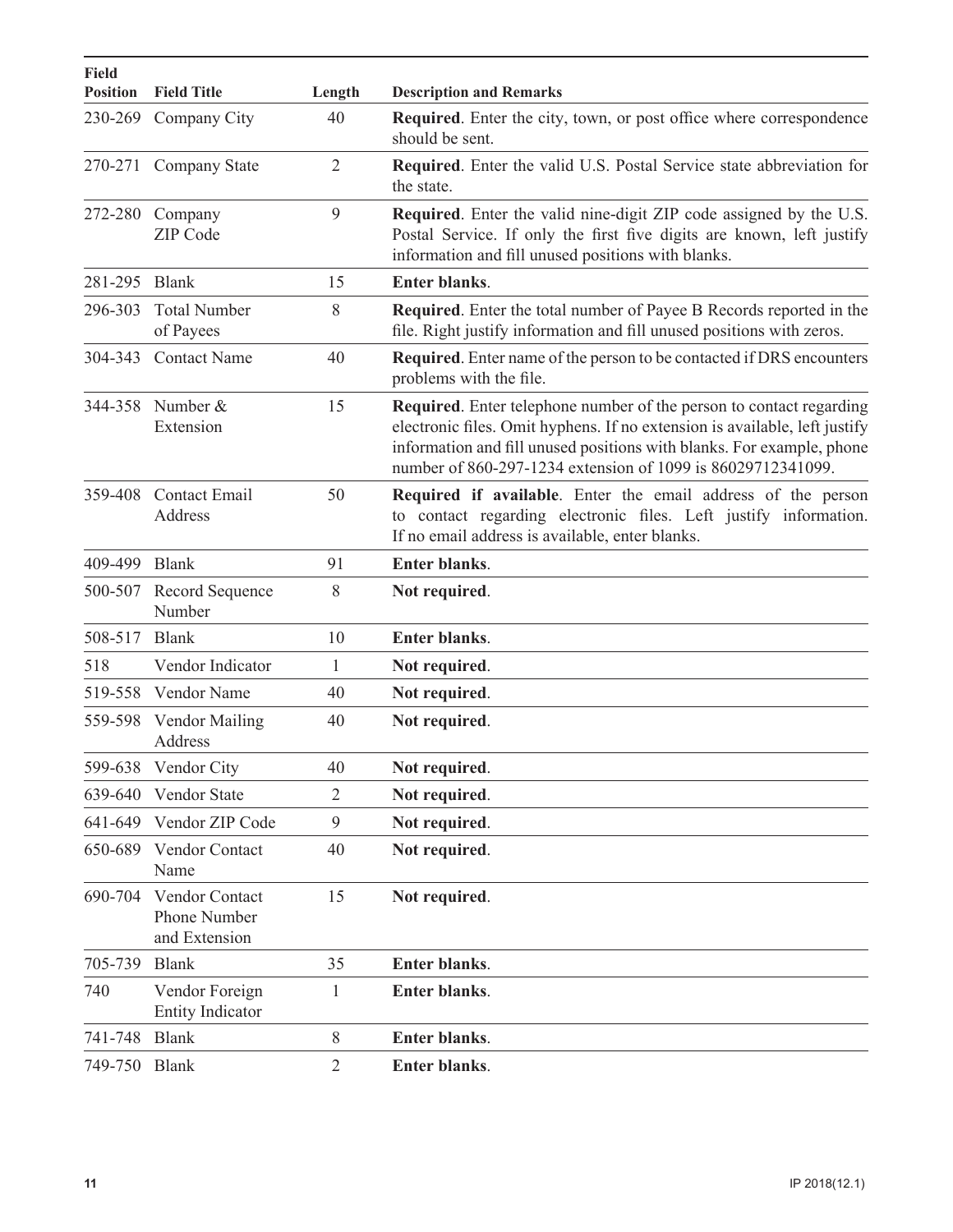### **Payer A Record - General Field Descriptions**

- The Payer A Record identifies the institution or person making payments. The Payer A Record also provides parameters for the succeeding Payee B Records. DRS computer programs rely on the absolute relationship between the parameters and the data fields in the A Record and the data fields in the B Records to which they apply.
- The number of A Records depends on the number of payers. The payment amounts for one payer and for one type of return should be consolidated under one A record if submitted on the same file.
- Do not submit separate A Records for each payment amount being reported. For example, if a payer is filing Form 1099-MISC to report Amount Codes 1, 2, and 3, all three amounts should be reported under one A Record, not three separate A Records. For Payee B Records that do not contain payment amounts for all three amount codes, enter zeros for those that have no payment to be reported.
- The second record on the file must be an A Record. A transmitter may include B Records for more than one payer. However, **each group** of B Records must be preceded by an A Record and followed by an End of Payer C Record. A separate A Record is required for each payer.
- An A Record may be blocked with B Records; however, the initial record on the file must be a T Record followed by an A Record. DRS will accept an A Record after a C Record.
- Do not begin any record at the end of a block and continue the same record into the next block.
- For all fields marked **Required**, the transmitter must provide the information described under *Description and Remarks*. For those fields not marked **Required**, a transmitter must allow for the field, but may be instructed to enter blanks or zeros in the indicated field position(s) and for the indicated length.
- All records must be a fixed length of **750 positions**  followed by a carriage return/line feed (CR/LF).

### **Record Name: Payer A Record**

| Field<br><b>Position</b> | <b>Field Title</b>              | Length         | <b>Description and Remarks</b>                                                                                                                                                                                  |                                                                                                                                                                                                                                                                               |
|--------------------------|---------------------------------|----------------|-----------------------------------------------------------------------------------------------------------------------------------------------------------------------------------------------------------------|-------------------------------------------------------------------------------------------------------------------------------------------------------------------------------------------------------------------------------------------------------------------------------|
| 1                        | Record Type                     | 1              | Required. Enter A.                                                                                                                                                                                              |                                                                                                                                                                                                                                                                               |
| $2 - 5$                  | Payment Year                    | $\overline{4}$ | Required. Enter 2018.                                                                                                                                                                                           |                                                                                                                                                                                                                                                                               |
| 6                        | Combined<br>Federal/State Filer | 6              | Otherwise enter a blank.                                                                                                                                                                                        | If you are participating in the combined federal/state filing, enter a 1.                                                                                                                                                                                                     |
| $7 - 11$                 | <b>Blank</b>                    | 6              | <b>Enter blanks.</b>                                                                                                                                                                                            |                                                                                                                                                                                                                                                                               |
| $12 - 20$                | Payer's TIN                     | 9              | <b>Required.</b> Must be the valid nine-digit TIN number assigned to the<br>payer. Do not enter blanks, hyphens, or alpha characters. All zeros,<br>ones, twos, etc., will have the effect of an incorrect TIN. |                                                                                                                                                                                                                                                                               |
| $21 - 24$                | Payer Name<br>Control           | 4              | Same as IRS. See IRS Publication 1220.                                                                                                                                                                          |                                                                                                                                                                                                                                                                               |
| 25                       | Last Filing<br>Indicator        |                |                                                                                                                                                                                                                 | Payers should enter a 1 if this indicator is the last year they will file,<br>otherwise enter a blank. Payers should use this indicator if: due to a<br>merger, bankruptcy, etc., they will not be filing information returns<br>under this payer name and TIN in the future. |
| $26 - 27$                | Type of Return                  | 2              |                                                                                                                                                                                                                 | <b>Required.</b> Enter the appropriate code from the table below:                                                                                                                                                                                                             |
|                          |                                 |                | <b>Type of Return</b><br>1099-MISC<br>1099-R<br>$W-2G$                                                                                                                                                          | Code<br>A<br>9<br>W                                                                                                                                                                                                                                                           |

### **–Fixed Length of 750 Positions–**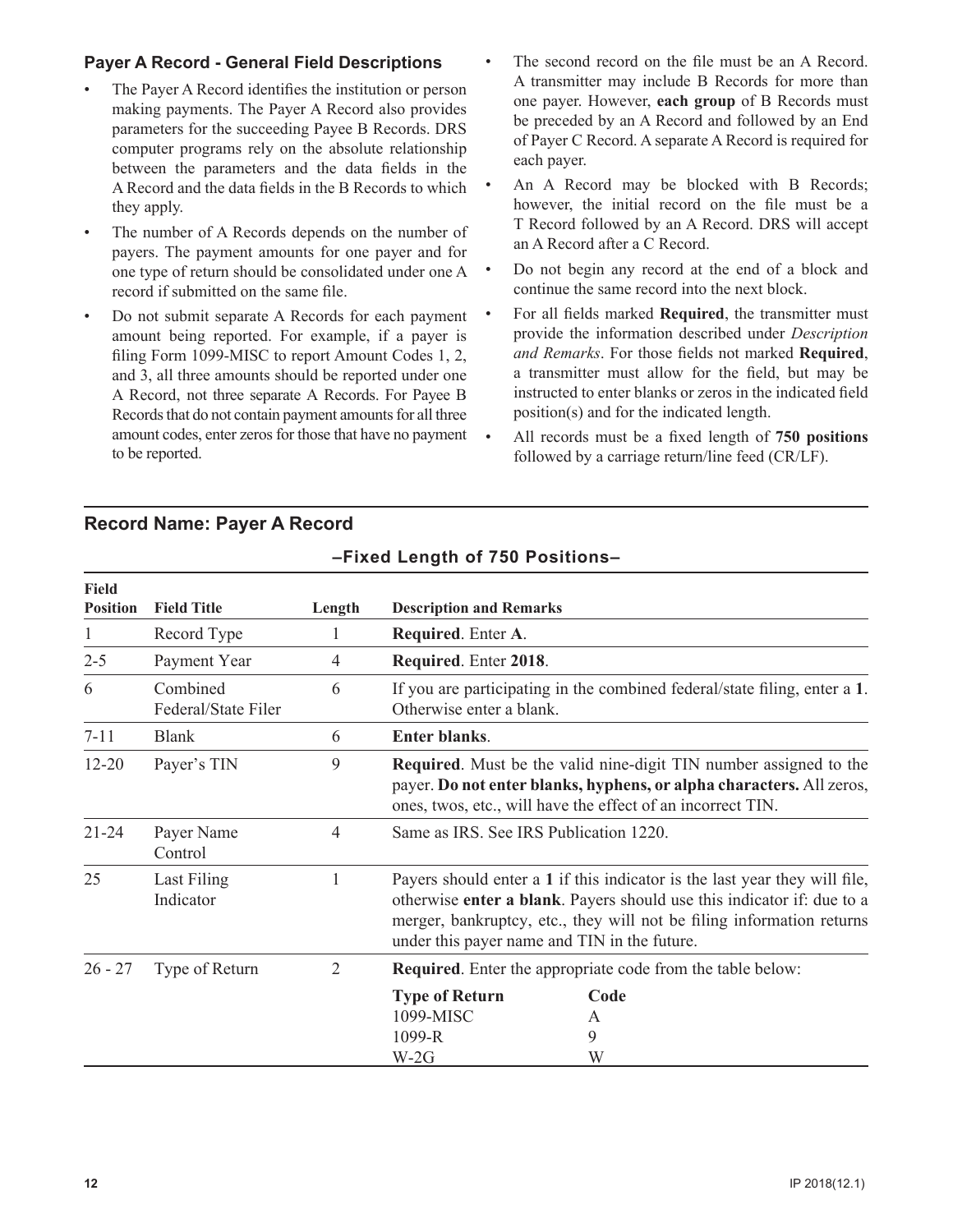| Field<br><b>Position</b> | <b>Field Title</b>                   | Length |                    | <b>Description and Remarks</b>                                                                                                                                                                                                 |
|--------------------------|--------------------------------------|--------|--------------------|--------------------------------------------------------------------------------------------------------------------------------------------------------------------------------------------------------------------------------|
| 28-43                    | Amount<br>Codes                      | 16     |                    | <b>Required.</b> Enter the appropriate amount code for the type of return<br>being reported. Generally, for each amount code entered in the field, a<br>corresponding payment amount <b>must</b> appear in the Payee B Record. |
|                          | <b>Amount Codes</b>                  |        |                    | For Reporting Payments on Form 1099-MISC:                                                                                                                                                                                      |
|                          | Form 1099-MISC, Miscellaneous Income |        |                    |                                                                                                                                                                                                                                |
|                          |                                      |        | <b>Amount Code</b> | <b>Amount Type</b>                                                                                                                                                                                                             |
|                          |                                      |        |                    | Rent: See <i>Note 1</i> below in this section.                                                                                                                                                                                 |
|                          |                                      |        | 2                  | Royalties: See <i>Note 2</i> below.                                                                                                                                                                                            |
|                          |                                      |        | 3                  | Other income                                                                                                                                                                                                                   |
|                          |                                      |        | 4                  | Federal income tax withheld (backup withholding or<br>withholding on Indian gaming profits)                                                                                                                                    |
|                          |                                      |        | 5                  | Fishing boat proceeds                                                                                                                                                                                                          |
|                          |                                      |        | 6                  | Medical and health care payments                                                                                                                                                                                               |
|                          |                                      |        | 7                  | Non-employee compensation                                                                                                                                                                                                      |
|                          |                                      |        | 8                  | Substitute payments in lieu of dividends or interest                                                                                                                                                                           |
|                          |                                      |        | $\mathsf{A}$       | Crop Insurance Proceeds                                                                                                                                                                                                        |
|                          |                                      |        | B                  | Excess golden parachute payments                                                                                                                                                                                               |
|                          |                                      |        | $\mathcal{C}$      | Gross proceeds paid to an attorney in connection with legal<br>services                                                                                                                                                        |
|                          |                                      |        | D                  | Section 409A Deferrals                                                                                                                                                                                                         |
|                          |                                      |        | E                  | Section 409A Income                                                                                                                                                                                                            |

**Note 1:** When using the Direct Sales Indicator in position 547 of Payee B Record, use Type of Return Code A for 1099-MISC in position 27, and Amount Code 1 in position 28 of the Payer A Record. All payment amount fields in the Payee B Record will contain zeros.

Amount Codes For Reporting Payments on Form 1099-R:

**Form 1099-R**, Distributions from Pensions, Annuities, Retirement or Profit-Sharing Plans, IRAs, Insurance Contracts, etc.

| <b>Amount Code</b> | <b>Amount Type</b>                                   |
|--------------------|------------------------------------------------------|
|                    | Gross distribution                                   |
| 2                  | Taxable amount: See <i>Note 1</i> below.             |
| 3                  | Capital gain (included in Amount Code 2)             |
| 4                  | Federal income tax withheld                          |
| 5                  | Employee contributions or insurance premiums         |
| 6                  | Net unrealized appreciation in taxpayer's securities |
| 8                  | Other                                                |
| 9                  | Total employee contributions                         |
| A                  | Traditional IRA/SEP/SIMPLE distribution or<br>Roth   |
|                    | Conversion                                           |
|                    | See <i>Note</i> 2 below.                             |

**Note 1:** If the taxable amount cannot be determined enter a **1** in position 547 of the B Record. Payment Amount 2 must contain zeroes.

**Note 2:** For Form 1099-R, report the Roth conversion or total amount distributed from an IRA, SEP, or SIMPLE in Payment Amount Field A (IRA/SEP/SIMPLE Distribution or Roth conversion) of the Payee "B" Record, and generally, the same amount in Payment Amount Field 1 (Gross Distribution). The IRA/SEP/SIMPLE indicator should be set to "1" in Field Position 548 of the Payee B Record. Refer to IRS 2018, Instructions for Forms 1098, 1099, 5498, and W-2G, for exceptions.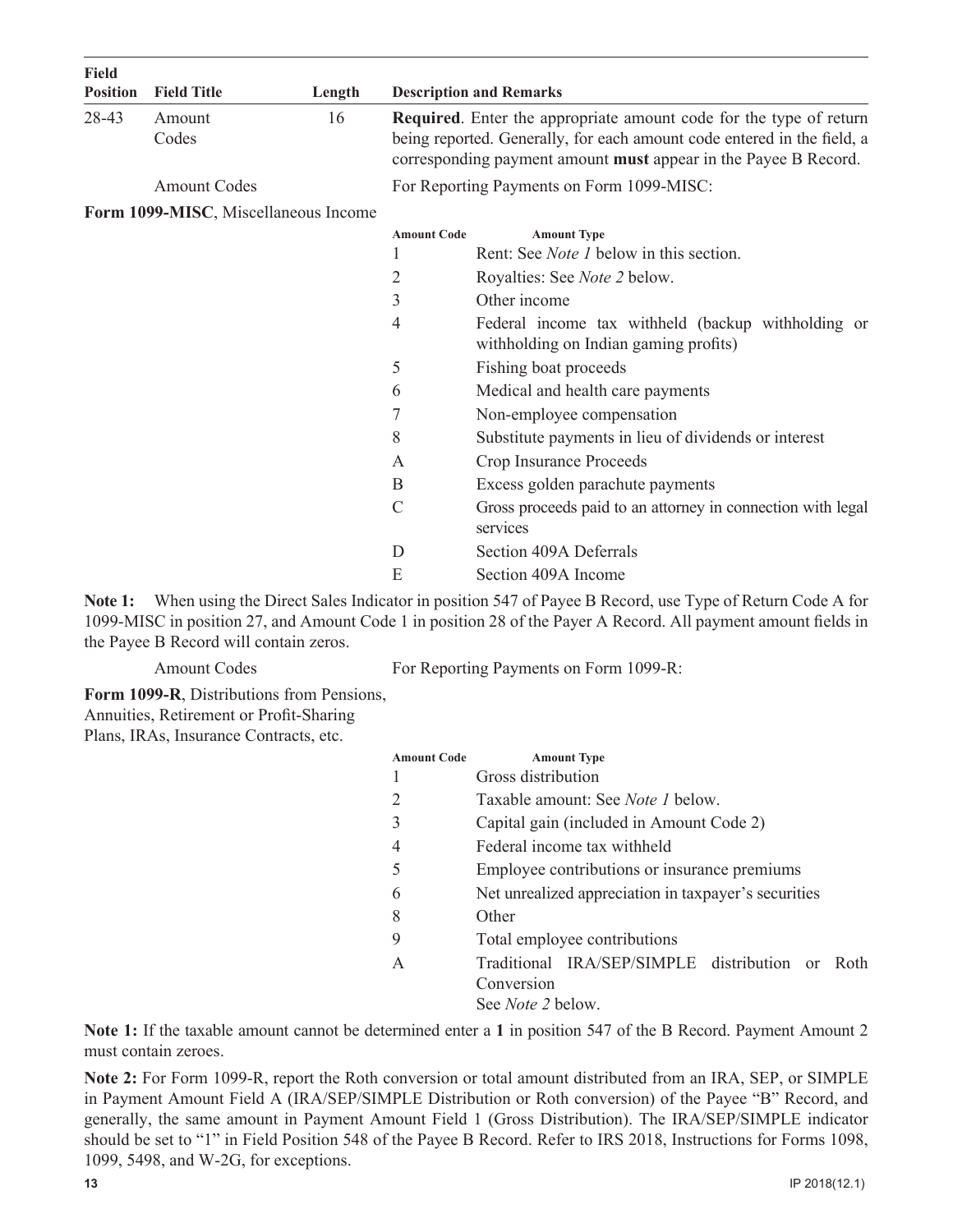Amount Codes For Reporting Payments on Form W-2G:

| Form W-2G, Certain Gambling Winnings |
|--------------------------------------|
|                                      |

| <b>Amount Code</b> | <b>Amount Type</b>             |
|--------------------|--------------------------------|
|                    | Gross winnings                 |
| $\gamma$           | Federal income tax withheld    |
|                    | Winnings from identical wagers |

| <b>Field</b><br><b>Position</b> | <b>Field Title</b>            | Length         |                                                                                                                                                                                                                                                                                                                                                                        | <b>Description and Remarks</b>                                                                                                                                                                                                                                                                                                                                                                                 |
|---------------------------------|-------------------------------|----------------|------------------------------------------------------------------------------------------------------------------------------------------------------------------------------------------------------------------------------------------------------------------------------------------------------------------------------------------------------------------------|----------------------------------------------------------------------------------------------------------------------------------------------------------------------------------------------------------------------------------------------------------------------------------------------------------------------------------------------------------------------------------------------------------------|
| $42 - 51$                       | <b>Blank</b>                  | 10             | <b>Enter blanks.</b>                                                                                                                                                                                                                                                                                                                                                   |                                                                                                                                                                                                                                                                                                                                                                                                                |
| 52                              | Foreign Entity<br>Indicator   | $\mathbf{1}$   | N/A. Enter a blank.                                                                                                                                                                                                                                                                                                                                                    |                                                                                                                                                                                                                                                                                                                                                                                                                |
| 53-92                           | First Payer<br>Name Line      | 40             | <b>Required.</b> Enter the name of the payer whose TIN appears in positions<br>12-20 of the A Record. Any extraneous information must be deleted.<br>Left justify information and fill unused positions with blanks. Filers<br>should not enter a transfer agent's name in this field. Any transfer<br>agent's name should appear in the Second Payer Name Line Field. |                                                                                                                                                                                                                                                                                                                                                                                                                |
| 93-132                          | Second Payer<br>Name Line     | 40             |                                                                                                                                                                                                                                                                                                                                                                        | If the Transfer Agent Indicator (position 133) contains a 1, this field<br>must contain the name of the transfer or paying agent. If the indicator<br>contains a $0$ (zero), this field may contain either a continuation of the<br>First Payer Name Line or blanks. Left justify information and fill<br>unused positions with blanks.                                                                        |
| 133                             | Transfer                      | $\mathbf{1}$   |                                                                                                                                                                                                                                                                                                                                                                        | Required. Identifies the entity in the Second Payer Name Line field.                                                                                                                                                                                                                                                                                                                                           |
|                                 | Payer Name<br>Agent Indicator |                |                                                                                                                                                                                                                                                                                                                                                                        |                                                                                                                                                                                                                                                                                                                                                                                                                |
|                                 |                               |                | Code                                                                                                                                                                                                                                                                                                                                                                   | Meaning                                                                                                                                                                                                                                                                                                                                                                                                        |
|                                 |                               |                | 1                                                                                                                                                                                                                                                                                                                                                                      | The entity in the Second Payer Name Line Field is the<br>transfer (or paying) agent.                                                                                                                                                                                                                                                                                                                           |
|                                 |                               |                | $0$ (zero)                                                                                                                                                                                                                                                                                                                                                             | The entity shown is <b>not</b> the transfer (or paying) agent (for<br>example, the Second Payer Name Line Field contains<br>either a continuation of the First Payer Name Line Fields<br>or blanks).                                                                                                                                                                                                           |
| 134-173                         | Payer Shipping<br>Address     | 40             |                                                                                                                                                                                                                                                                                                                                                                        | Required. If the Transfer Agent Indicator in position 133 is a 1, enter<br>the shipping address of the transfer (or paying) agent. Otherwise, enter<br>the actual shipping address of the payer. The street address should<br>include number, street, apartment, or suite number (or PO Box if mail<br>is not delivered to street address). Left justify information and fill<br>unused positions with blanks. |
|                                 | 174-213 Payer City            | 40             | <b>Required.</b> If the Transfer Agent Indicator in position 133 is a 1, enter<br>the city, town, or post office of the transfer agent. Otherwise, enter the<br>city, town, or post office of the payer. Left justify information, and fill<br>unused positions with blanks Do not enter state and ZIP code<br>information in this field.                              |                                                                                                                                                                                                                                                                                                                                                                                                                |
|                                 | 214-215 Payer State           | $\overline{2}$ | the states.                                                                                                                                                                                                                                                                                                                                                            | Required. Enter the valid U.S. Postal Service state abbreviation for                                                                                                                                                                                                                                                                                                                                           |
|                                 | 216-224 Payer ZIP Code        | 9              |                                                                                                                                                                                                                                                                                                                                                                        | <b>Required.</b> Enter the valid nine-digit ZIP code assigned by the U.S.<br>Postal Service. If only the first five digits are known, left justify<br>information and fill the unused positions with blanks.                                                                                                                                                                                                   |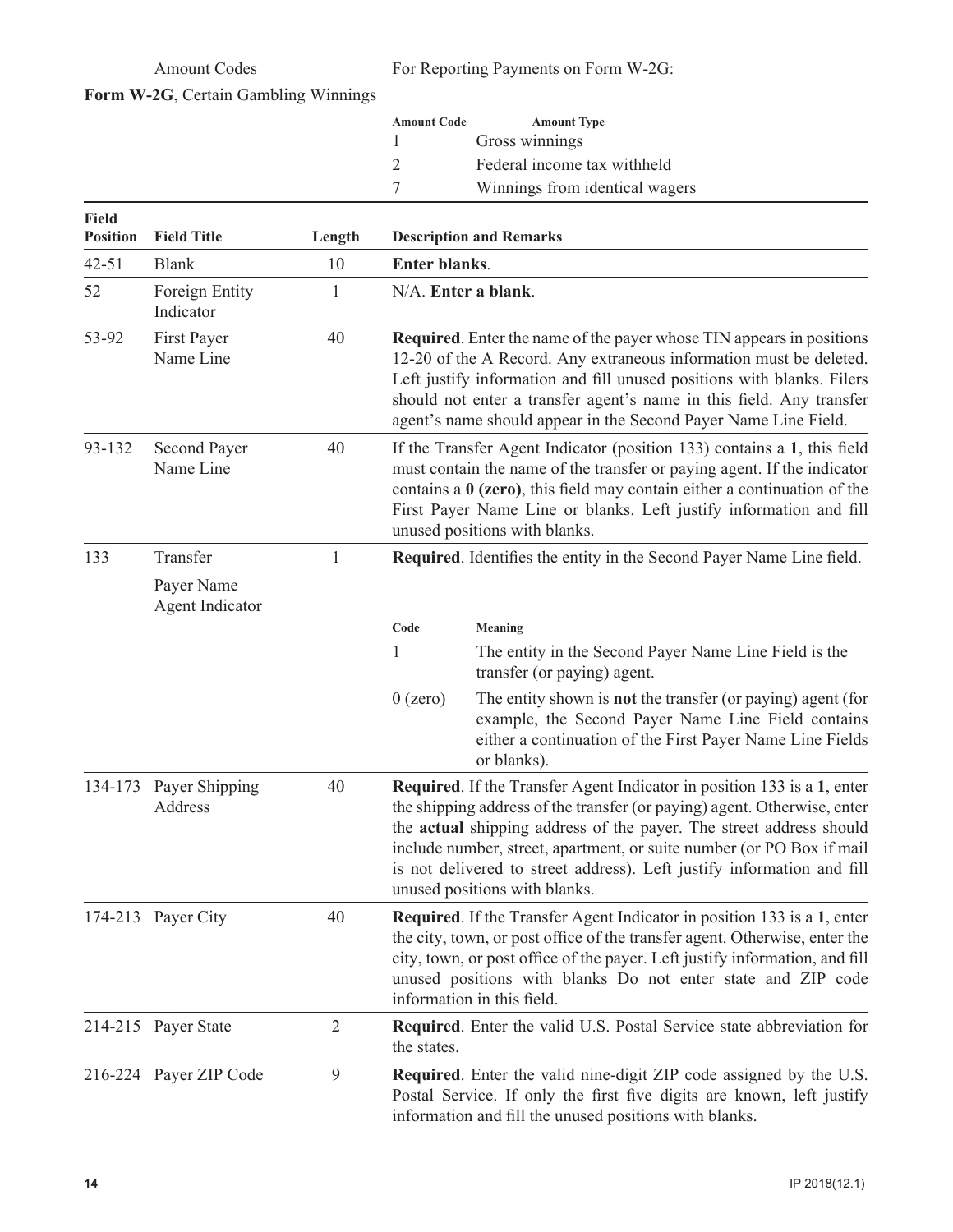| <b>Field</b>  | <b>Position</b> Field Title                    | Length | <b>Description and Remarks</b>                                                                                                                                                                                                                         |
|---------------|------------------------------------------------|--------|--------------------------------------------------------------------------------------------------------------------------------------------------------------------------------------------------------------------------------------------------------|
|               | 225-239 Payer Phone<br>Number $&$<br>Extension | 15     | Enter the payer's phone number and extension. Omit hyphens. If no<br>extension is available, left justify information and fill unused<br>positions with blanks. For example, phone number of 860-297-1234<br>with extension of 1099 is 86029712341099. |
| 240-499 Blank |                                                | 260    | Enter blanks.                                                                                                                                                                                                                                          |
|               | 500-507 Record Sequence<br>Number              | 8      | Not required.                                                                                                                                                                                                                                          |
| 508-748 Blank |                                                | 241    | <b>Enter blanks.</b>                                                                                                                                                                                                                                   |
| 749-750 Blank |                                                | 2      | Enter blanks.                                                                                                                                                                                                                                          |

#### **Payee B Record - General Field Descriptions**

The Payee B Record contains the payment information from the information returns. When filing information returns, the format for the B Records remains constant and is a fixed length of 750 positions. The record layout for field positions 1 through 543 is the same for all types of returns. Field positions 544 through 750 vary for each type of return to accommodate special fields for individual forms. In the A Record, the amount codes that appear in the field positions 28 through 39 should be left justified and filled with blanks. In the B Record, the filer must allow for all 14 Payment Amount Fields. For those fields not used, enter 0s (zeros). For example, a payer reporting Form 1099-MISC should enter A in field position 27 of the A Record, Type of Return. If reporting payments for Amount Codes 1, 2, 4, 7, and A, the payer would report field positions 28 through 39 of the A Record as 1247Abbbbbbb. In this example, b denotes blanks. Do not enter the letter b.

**Positions 55 through 66 for Payment Amount 1** represent rents.

**Positions 67-78 for Payment Amount 2** represent royalties.

**Positions 79-90 for Payment Amount 3**, enter **0s** (zeros).

**Positions 91-102 for Payment Amount 4** represent federal income tax withheld for Forms 1099-MISC and W-2G.

**Positions 103-126 for Payment Amount 5 and 6** enter **0s** (zeros).

**Positions 127-138 for Payment Amount 7** represent non-employee compensation.

**Positions 139-162 for Payment Amount 8 and 9**, enter **0s** (zeros).

**Positions 163-174 for Payment Amount A** represent crop insurance proceeds.

**Positions 175-186 for Payment Amount B**, enter **0s** (zeros).

**Positions 187-198 for Payment Amount C** represent gross proceeds paid to an attorney in connection with legal services.

**Positions 199-210 for Payment Amount D**, enter **0s** (zeros).

**Positions 211-222 for Payment Amount E**, enter **0s** (zeros).

- For all fields marked **Required**, the transmitter must provide the information described under Description and Remarks. For those fields not marked **Required**, a transmitter must allow for the field, but may be instructed to enter blanks or zeros in the indicated media position(s) and for the indicated length.
- Do not use decimal points to indicate dollars and cents. Ten dollars (\$10) must appear as 000000001000 in the payment amount field.
- All records must be a fixed length of **750 positions**  followed by a carriage return/line feed (CR/LF).

### **Record Name: Payee B Record**

#### **–Fixed Length of 750 Positions–**

| Field   |                             |        |                                   |
|---------|-----------------------------|--------|-----------------------------------|
|         | <b>Position</b> Field Title | Length | <b>Description and Remarks</b>    |
|         | Record Type                 |        | <b>Required.</b> Enter <b>B</b> . |
| $2 - 5$ | Payment Year                | 4      | Required. Enter 2018.             |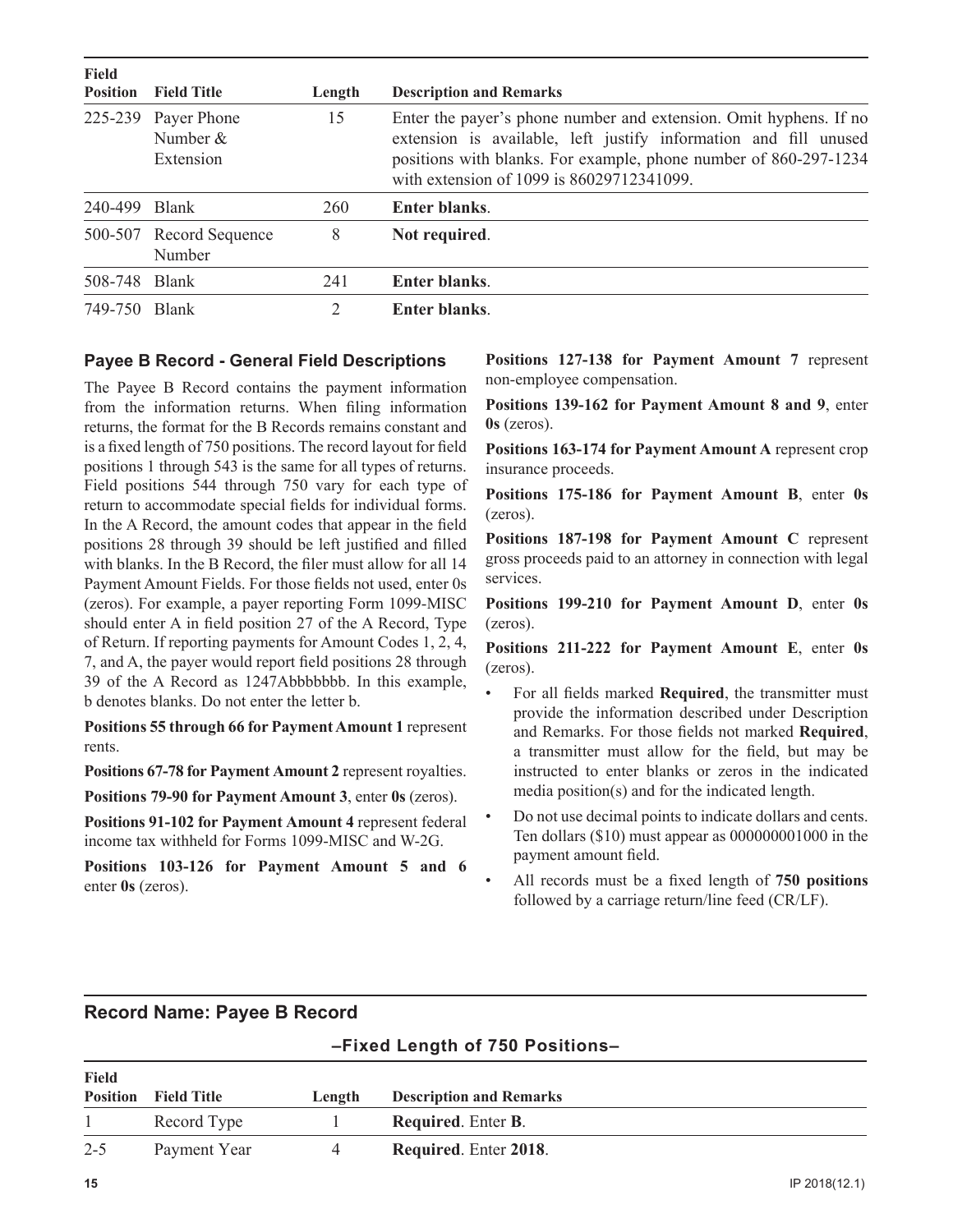| <b>Field</b><br><b>Position</b> | <b>Field Title</b>                  | Length         |                                                                                                   | <b>Description and Remarks</b>                                                                                                                                                                                                                                                                                                                                       |                                                                                                                                                                                                                                                                                                                                                                                                                                                                                                                                                                                                                                                                                                                                                                     |  |  |  |  |
|---------------------------------|-------------------------------------|----------------|---------------------------------------------------------------------------------------------------|----------------------------------------------------------------------------------------------------------------------------------------------------------------------------------------------------------------------------------------------------------------------------------------------------------------------------------------------------------------------|---------------------------------------------------------------------------------------------------------------------------------------------------------------------------------------------------------------------------------------------------------------------------------------------------------------------------------------------------------------------------------------------------------------------------------------------------------------------------------------------------------------------------------------------------------------------------------------------------------------------------------------------------------------------------------------------------------------------------------------------------------------------|--|--|--|--|
| 6                               | Corrected Return<br>Indicator       | 1              | Enter "G" if the file being submitted contains corrected information.<br>Otherwise, enter blanks. |                                                                                                                                                                                                                                                                                                                                                                      |                                                                                                                                                                                                                                                                                                                                                                                                                                                                                                                                                                                                                                                                                                                                                                     |  |  |  |  |
| $7 - 10$                        | Name Control                        | $\overline{4}$ | Same as IRS. See IRS Publication 1220.                                                            |                                                                                                                                                                                                                                                                                                                                                                      |                                                                                                                                                                                                                                                                                                                                                                                                                                                                                                                                                                                                                                                                                                                                                                     |  |  |  |  |
| 11                              | Type of TIN                         | $\mathbf{1}$   |                                                                                                   | This field is used to identify the Taxpayer Identification Number (TIN)<br>in positions 12-20 as either a Federal Employer Identification<br>Number (FEIN), a Social Security Number (SSN), an Individual<br>Taxpayer Identification Number (ITIN), or an Adoption Taxpayer<br>Identification Number (ATIN). Enter the appropriate code from the<br>following table: |                                                                                                                                                                                                                                                                                                                                                                                                                                                                                                                                                                                                                                                                                                                                                                     |  |  |  |  |
|                                 |                                     |                | Code                                                                                              | <b>Type of TIN</b>                                                                                                                                                                                                                                                                                                                                                   | Type of account                                                                                                                                                                                                                                                                                                                                                                                                                                                                                                                                                                                                                                                                                                                                                     |  |  |  |  |
|                                 |                                     |                | 1                                                                                                 | <b>FEIN</b>                                                                                                                                                                                                                                                                                                                                                          | A business, organization, sole proprietor,<br>or other entity                                                                                                                                                                                                                                                                                                                                                                                                                                                                                                                                                                                                                                                                                                       |  |  |  |  |
|                                 |                                     |                | 2                                                                                                 | <b>SSN</b>                                                                                                                                                                                                                                                                                                                                                           | An individual, including a sole proprietor<br><sub>or</sub>                                                                                                                                                                                                                                                                                                                                                                                                                                                                                                                                                                                                                                                                                                         |  |  |  |  |
|                                 |                                     |                | 2                                                                                                 | <b>ITIN</b>                                                                                                                                                                                                                                                                                                                                                          | An individual required to have a taxpayer<br>identification number, but who is not<br>eligible to obtain an SSN                                                                                                                                                                                                                                                                                                                                                                                                                                                                                                                                                                                                                                                     |  |  |  |  |
|                                 |                                     |                |                                                                                                   |                                                                                                                                                                                                                                                                                                                                                                      | <sub>or</sub>                                                                                                                                                                                                                                                                                                                                                                                                                                                                                                                                                                                                                                                                                                                                                       |  |  |  |  |
|                                 |                                     |                | $\overline{2}$                                                                                    | <b>ATIN</b>                                                                                                                                                                                                                                                                                                                                                          | An adopted individual prior to the<br>assignment of an SSN                                                                                                                                                                                                                                                                                                                                                                                                                                                                                                                                                                                                                                                                                                          |  |  |  |  |
|                                 |                                     |                | <b>Note</b>                                                                                       | N/A                                                                                                                                                                                                                                                                                                                                                                  | Blanks are <b>not</b> allowed if the type of<br>TIN is not determinable.                                                                                                                                                                                                                                                                                                                                                                                                                                                                                                                                                                                                                                                                                            |  |  |  |  |
| $12 - 20$                       | Payee's TIN                         | 9              |                                                                                                   | alpha characters.                                                                                                                                                                                                                                                                                                                                                    | <b>Required.</b> Enter the nine-digit TIN of the payee (SSN, ITIN, ATIN,<br>or FEIN). If an identification number is not available or has been<br>applied for but not received, enter zeros. Do not enter hyphens or                                                                                                                                                                                                                                                                                                                                                                                                                                                                                                                                                |  |  |  |  |
| $21 - 40$                       | Payer's Account<br>Number For Payee | 20             |                                                                                                   |                                                                                                                                                                                                                                                                                                                                                                      | Enter any number assigned by the payer to the payee (such as a<br>checking or savings account number). Filers are encouraged to use<br>this field. This number helps to distinguish individual payee<br>records and should be unique for each document. Do not use the<br>payee's TIN since this will not make each record unique. This<br>information is very useful when corrections are filed. This number<br>will be provided with the backup withholding notification and may<br>be helpful in identifying the branch or subsidiary reporting the<br>transaction. Do not define data in this field in packed decimal<br>format. If fewer than 20 characters are used, filers may either left or<br>right justify, filling the remaining positions with blanks. |  |  |  |  |
| 41-44                           | Payer's Office<br>Code              | $\overline{4}$ |                                                                                                   |                                                                                                                                                                                                                                                                                                                                                                      | Enter office code of payer, otherwise enter blanks. For payers with<br>multiple locations, this field may be used to identify the location of the<br>office submitting the information return.                                                                                                                                                                                                                                                                                                                                                                                                                                                                                                                                                                      |  |  |  |  |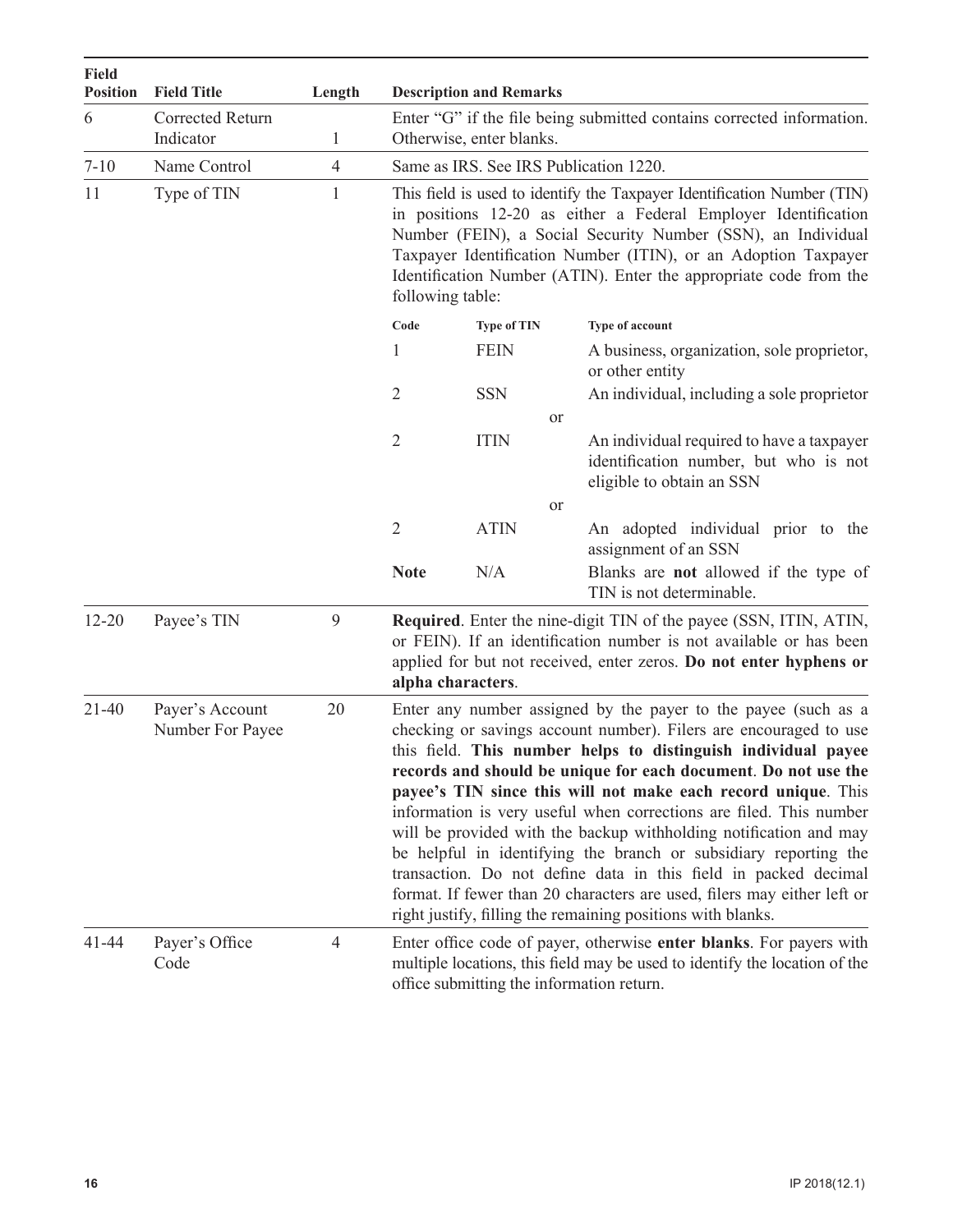| <b>Field</b><br><b>Position</b> | <b>Field Title</b>                            | Length | <b>Description and Remarks</b>                                                                                                                                                                                                                                                                                                                                                                                                                                                                                                                                                                                                                                                                                                                                                                                                                                                                                                                                                                                                                                                                                                                                                                                                                                                                                                                                                                                                                                                                            |
|---------------------------------|-----------------------------------------------|--------|-----------------------------------------------------------------------------------------------------------------------------------------------------------------------------------------------------------------------------------------------------------------------------------------------------------------------------------------------------------------------------------------------------------------------------------------------------------------------------------------------------------------------------------------------------------------------------------------------------------------------------------------------------------------------------------------------------------------------------------------------------------------------------------------------------------------------------------------------------------------------------------------------------------------------------------------------------------------------------------------------------------------------------------------------------------------------------------------------------------------------------------------------------------------------------------------------------------------------------------------------------------------------------------------------------------------------------------------------------------------------------------------------------------------------------------------------------------------------------------------------------------|
| $45 - 54$                       | <b>Blank</b>                                  | 10     | <b>Enter blanks.</b>                                                                                                                                                                                                                                                                                                                                                                                                                                                                                                                                                                                                                                                                                                                                                                                                                                                                                                                                                                                                                                                                                                                                                                                                                                                                                                                                                                                                                                                                                      |
|                                 | Payment Amount<br>Fields<br>(must be numeric) |        | Required. Allow for all payment amounts. For those not used,<br>enter zeros. For example: If position 27, Type of Return, of the<br>A Record, is A (for 1099-MISC) and positions 28-39, Amount Codes<br>are 1247Abbbbbbbb. This indicates the payer is reporting any or<br>all five payment amounts in all of the following B Records. In this<br>example, <b>b</b> denotes blanks in the designated positions. Do not enter<br>the letter <b>b</b> . Payment Amount 1 represents rents; Payment Amount 2<br>represents royalties; Payment Amount 3 will be all 0s (zeros);<br>Payment Amount 4 represents federal income tax withheld on Forms<br>1099-MISC and W-2G. Payment Amounts 5 and 6 should be all 0s<br>(zeros); Payment Amount 7 represents non-employee compensation;<br>Payment Amounts 8 and 9 should be all 0s (zeros); Payment Amount<br>A represents crop insurance proceeds; and Payment Amount B<br>should be all 0s (zeros). Payment Amount C represents gross<br>proceeds paid to an attorney in connection with legal services. Each<br>payment field must contain 12 numeric characters. Each payment<br>amount must contain U.S. dollars and cents. The right-most two<br>positions represent cents in the payment amount fields. Do not enter<br>dollar signs, commas, decimal points, or negative amounts. Payment<br>amounts must be right justified and unused positions must be<br>zero filled. Income tax withheld cannot be reported as a negative<br>amount on any form. |
| 55-66                           | Payment Amount 1*                             | 12     | The amount reported in this field represents payments for Amount<br>Code 1 in the A Record.                                                                                                                                                                                                                                                                                                                                                                                                                                                                                                                                                                                                                                                                                                                                                                                                                                                                                                                                                                                                                                                                                                                                                                                                                                                                                                                                                                                                               |
| 67-78                           | Payment Amount 2*                             | 12     | The amount reported in this field represents payments for Amount<br>Code 2 in the A Record.                                                                                                                                                                                                                                                                                                                                                                                                                                                                                                                                                                                                                                                                                                                                                                                                                                                                                                                                                                                                                                                                                                                                                                                                                                                                                                                                                                                                               |
| 79-90                           | Payment Amount 3*                             | 12     | The amount reported in this field represents payments for Amount<br>Code 3 in the A Record.                                                                                                                                                                                                                                                                                                                                                                                                                                                                                                                                                                                                                                                                                                                                                                                                                                                                                                                                                                                                                                                                                                                                                                                                                                                                                                                                                                                                               |
| 91-102                          | Payment Amount 4*                             | 12     | The amount reported in this field represents payments for Amount<br>Code 4 in the A Record.                                                                                                                                                                                                                                                                                                                                                                                                                                                                                                                                                                                                                                                                                                                                                                                                                                                                                                                                                                                                                                                                                                                                                                                                                                                                                                                                                                                                               |
|                                 | 103-114 Payment Amount 5*                     | 12     | The amount reported in this field represents payments for Amount<br>Code 5 in the A Record.                                                                                                                                                                                                                                                                                                                                                                                                                                                                                                                                                                                                                                                                                                                                                                                                                                                                                                                                                                                                                                                                                                                                                                                                                                                                                                                                                                                                               |
|                                 | 115-126 Payment Amount 6*                     | 12     | The amount reported in this field represents payments for Amount<br>Code 6 in the A Record.                                                                                                                                                                                                                                                                                                                                                                                                                                                                                                                                                                                                                                                                                                                                                                                                                                                                                                                                                                                                                                                                                                                                                                                                                                                                                                                                                                                                               |
|                                 | 127-138 Payment Amount 7*                     | 12     | The amount reported in this field represents payments for Amount<br>Code 7 in the A Record.                                                                                                                                                                                                                                                                                                                                                                                                                                                                                                                                                                                                                                                                                                                                                                                                                                                                                                                                                                                                                                                                                                                                                                                                                                                                                                                                                                                                               |
|                                 | 139-150 Payment Amount 8*                     | 12     | The amount reported in this field represents payments for Amount<br>Code 8 in the A Record.                                                                                                                                                                                                                                                                                                                                                                                                                                                                                                                                                                                                                                                                                                                                                                                                                                                                                                                                                                                                                                                                                                                                                                                                                                                                                                                                                                                                               |
|                                 | 151-162 Payment Amount 9*                     | 12     | The amount reported in this field represents payments for Amount<br>Code 9 in the A Record.                                                                                                                                                                                                                                                                                                                                                                                                                                                                                                                                                                                                                                                                                                                                                                                                                                                                                                                                                                                                                                                                                                                                                                                                                                                                                                                                                                                                               |
|                                 | 163-174 Payment Amount A*                     | 12     | The amount reported in this field represents payments for Amount<br>Code A in the A Record.                                                                                                                                                                                                                                                                                                                                                                                                                                                                                                                                                                                                                                                                                                                                                                                                                                                                                                                                                                                                                                                                                                                                                                                                                                                                                                                                                                                                               |
|                                 | 175-186 Payment Amount B*                     | 12     | The amount reported in this field represents payments for Amount<br>Code B in the A Record.                                                                                                                                                                                                                                                                                                                                                                                                                                                                                                                                                                                                                                                                                                                                                                                                                                                                                                                                                                                                                                                                                                                                                                                                                                                                                                                                                                                                               |
|                                 | 187-198 Payment Amount C*                     | 12     | The amount reported in this field represents payments for Amount<br>Code C in the A Record.                                                                                                                                                                                                                                                                                                                                                                                                                                                                                                                                                                                                                                                                                                                                                                                                                                                                                                                                                                                                                                                                                                                                                                                                                                                                                                                                                                                                               |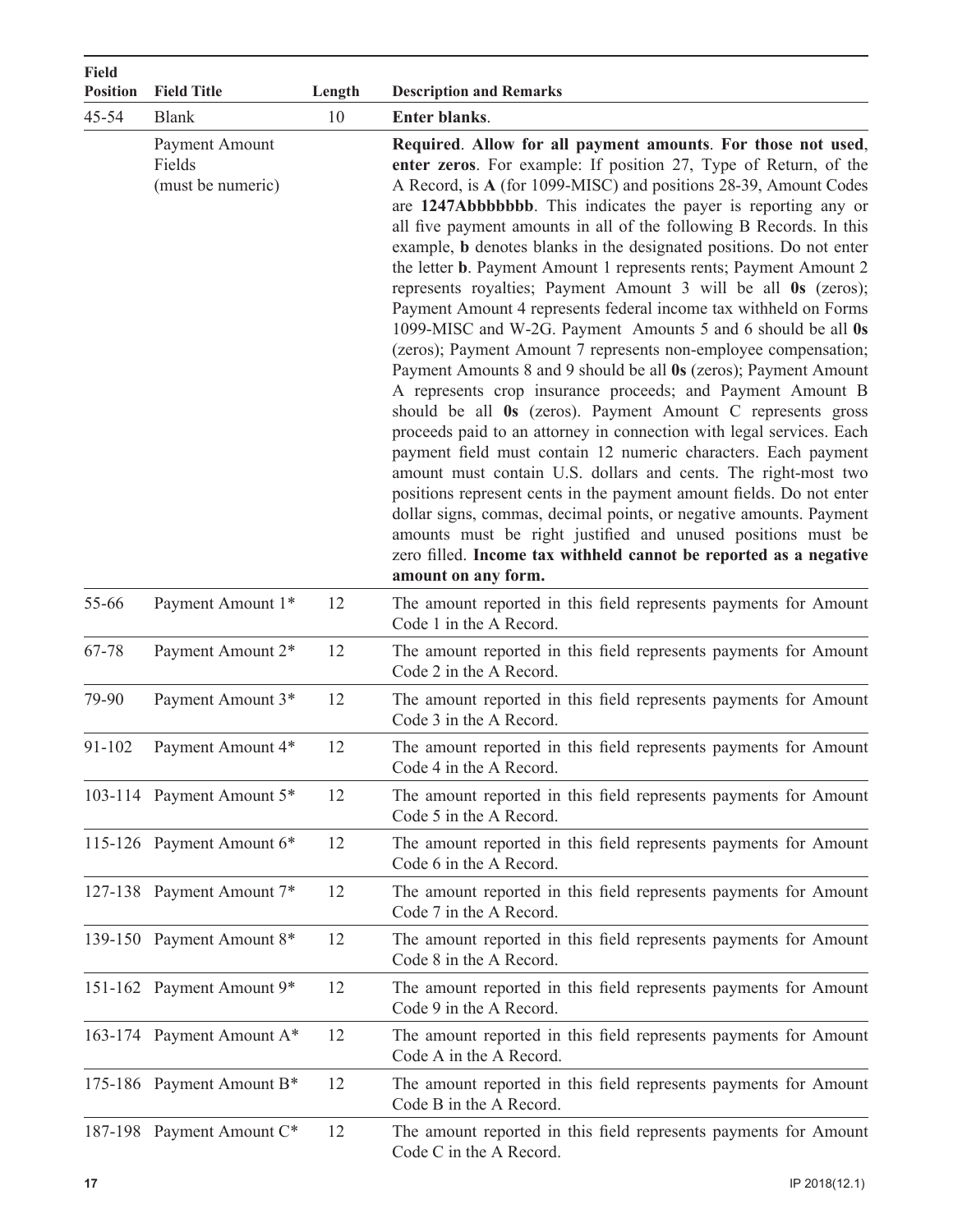| Field | <b>Position</b> Field Title  | Length | <b>Description and Remarks</b>                                                              |
|-------|------------------------------|--------|---------------------------------------------------------------------------------------------|
|       | 199-210 Payment Amount $D^*$ | 12     | The amount reported in this field represents payments for Amount<br>Code D in the A Record. |
|       | 211-222 Payment Amount $E^*$ | 12     | The amount reported in this field represents payments for Amount<br>Code E in the A Record. |
|       | 223-234 Payment Amount $F^*$ | 12     | The amount reported in this field represents payments for Amount<br>Code F in the A Record. |
|       | 235-246 Payment Amount $G^*$ | 12     | The amount reported in this field represents payments for Amount<br>Code G in the A Record. |

\* If there are discrepancies between the payment amount fields and the boxes on the paper forms, the instructions in this booklet govern.

| 247     | Foreign Country<br>Indicator     | 1  | If the address of the payee is a foreign country, enter a 1 in this<br>field; otherwise, enter a blank. When filers use this indicator, they<br>may use a free format for the payee city, state, and ZIP code.<br>Address information must not appear in the First or Second Payee<br>Name Line.                                                                                                                                                   |
|---------|----------------------------------|----|----------------------------------------------------------------------------------------------------------------------------------------------------------------------------------------------------------------------------------------------------------------------------------------------------------------------------------------------------------------------------------------------------------------------------------------------------|
| 248-287 | <b>First Payee</b><br>Name Line  | 40 | Required. Enter the name of the payee, preferably surname first,<br>whose TIN was provided in positions 12-20 of the B Record. Left<br>justify and fill unused positions with blanks.                                                                                                                                                                                                                                                              |
|         |                                  |    | If more space is required for the name, utilize the Second Payee<br>Name Line field. If there are multiple payees, only the name of the<br>payee whose TIN has been provided should be entered in this field.<br>The names of the other payees may be entered in the Second Payee<br>Name Line Field. If reporting information for a sole proprietor, the<br>individual's name must always be present, preferably on the First<br>Payee Name Line. |
|         |                                  |    | The use of the business name is optional in the Second Payee Name<br>Line field. End First Payee Name Line with a full word. Do not split<br>words.                                                                                                                                                                                                                                                                                                |
| 288-327 | <b>Second Payee</b><br>Name Line | 40 | If there are multiple payees (for example, partners, joint owners, or<br>spouses), use this field for those names not associated with the TIN<br>provided in positions 12-20 of the B Record or if not enough space<br>was provided in the First Payee Name Line, continue the name in<br>this field.                                                                                                                                              |
|         |                                  |    | See <i>Note</i> . <b>Do not enter address information</b> . It is important that<br>Filers provide as much payee information to DRS as possible to<br>identify the payee associated with the TIN. Left justify and fill<br>unused positions with blanks. Fill with blanks if no entries are<br>present for this field.                                                                                                                             |

**Note:** End First Payee Name Line with a full word. Do not split words. Begin Second Payee Name Line with the next sequential word.

328-367 Blank 40 **Enter blanks**.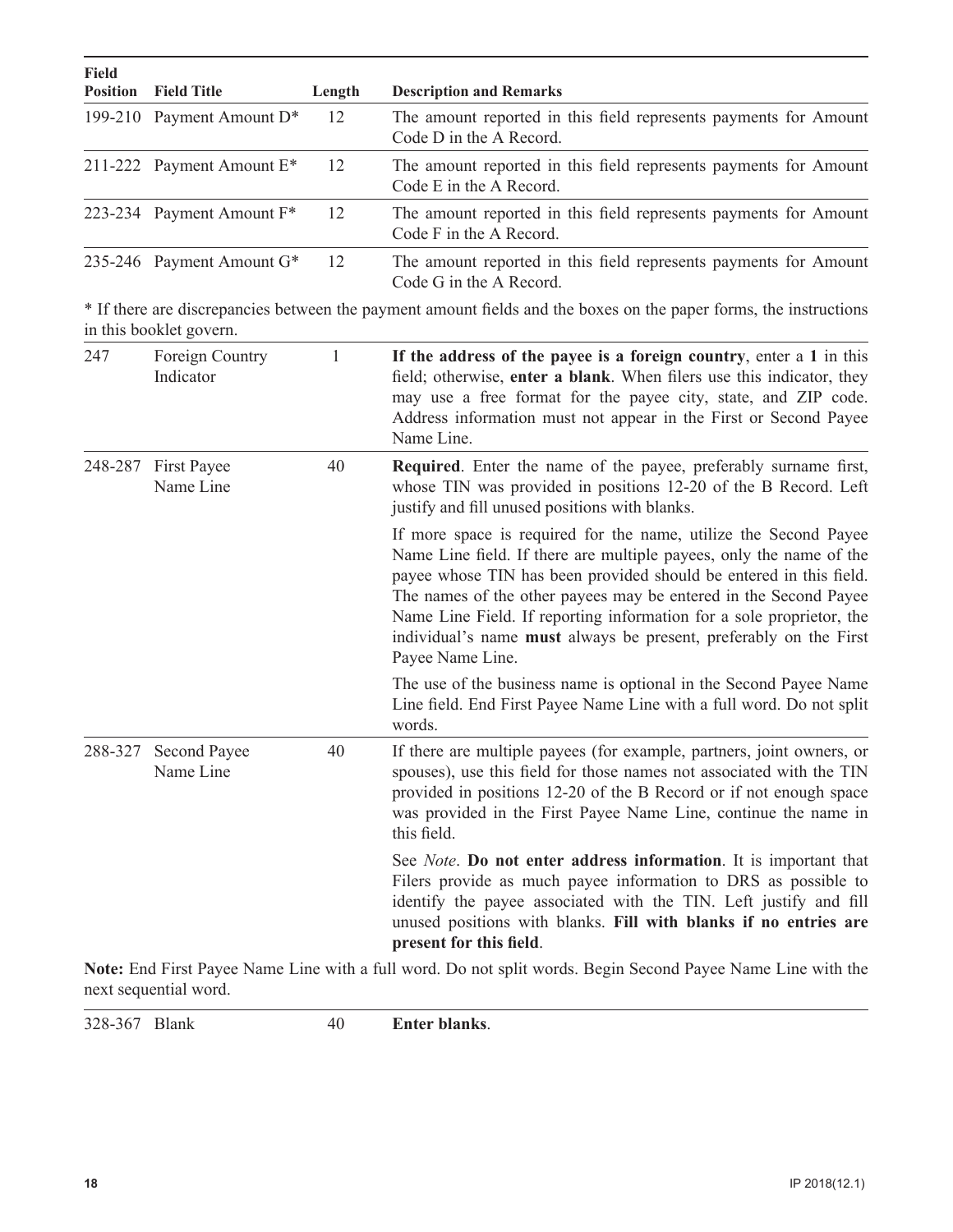| <b>Field</b>    |                                  |        |                                                                                                                                                                                                                                                                                                                                                   |  |  |  |
|-----------------|----------------------------------|--------|---------------------------------------------------------------------------------------------------------------------------------------------------------------------------------------------------------------------------------------------------------------------------------------------------------------------------------------------------|--|--|--|
| <b>Position</b> | <b>Field Title</b>               | Length | <b>Description and Remarks</b>                                                                                                                                                                                                                                                                                                                    |  |  |  |
|                 | 368-407 Payee Mailing<br>Address | 40     | <b>Required.</b> Enter mailing address of payee. Street address should<br>include number, street, apartment, or suite number (or PO Box if mail is<br>not delivered to street address). Left justify information and fill unused<br>positions with blanks. This field <b>must not</b> contain any data other than<br>the payee's mailing address. |  |  |  |

**For U**.**S**. **addresses**, the payee city, state, and ZIP code must be reported as 40, 2, and 9 position fields, respectively. Filers must adhere to the correct format for the payee city, state, and ZIP code.

**For foreign addresses**, filers may use the payee city, state, and ZIP code as a continuous 51 position field. Enter information in the following order: city, province or state, postal code, and the name of the country. When reporting a foreign address, the Foreign Country Indicator located in position 247 must contain a **1**.

| 408-447 Blank |                           | 40 | <b>Enter blanks.</b>                                                                                                                                                                                                                                                                                                                                                                        |
|---------------|---------------------------|----|---------------------------------------------------------------------------------------------------------------------------------------------------------------------------------------------------------------------------------------------------------------------------------------------------------------------------------------------------------------------------------------------|
|               | 448-487 Payee City        | 40 | <b>Required.</b> Enter the city, town, or post office. Left justify information<br>and fill the unused positions with blanks. Enter APO or FPO, if<br>applicable. Do not enter state and ZIP code information in this field.                                                                                                                                                                |
|               | 488-489 Payee State       | 2  | <b>Required.</b> Enter the valid U.S. Postal Service state abbreviation.                                                                                                                                                                                                                                                                                                                    |
|               | 490-498 Payee ZIP Code    | 9  | <b>Required.</b> Enter the valid nine-digit ZIP code assigned by the U.S.<br>Postal Service. If only the first five digits are known, left justify<br>information and fill the unused positions with blanks. For foreign<br>countries, alpha characters are acceptable as long as the filer has<br>entered a 1 in the Foreign Country Indicator located in position 247 of<br>the B Record. |
| 499           | <b>Blank</b>              |    | Enter a blank.                                                                                                                                                                                                                                                                                                                                                                              |
| 500-507       | Record Sequence<br>Number | 8  | Not required.                                                                                                                                                                                                                                                                                                                                                                               |
| 508-543       | <b>Blank</b>              | 36 | <b>Enter blanks.</b>                                                                                                                                                                                                                                                                                                                                                                        |

### **The following sections define the field positions for the different types of returns in the Payee B Record (positions 544-750):**

- 1. **Form 1099-MISC**, *Miscellaneous Income*
- 2. **Form 1099-R**, *Distributions From Pensions, Annuities, Retirement or Profit-Sharing Plans, IRAs, Insurance, Contracts, etc.*
- 3. **Form W-2G**, *Certain Gambling Winnings*

### **1. Payee B Record – Record Layout Positions 544-750 for Form 1099-MISC**

| Field<br><b>Position</b> | <b>Field Title</b>                               | Length | <b>Description and Remarks</b>                                                                                                                                                                                                                         |
|--------------------------|--------------------------------------------------|--------|--------------------------------------------------------------------------------------------------------------------------------------------------------------------------------------------------------------------------------------------------------|
| 544                      | Second TIN Notice<br>(Optional)                  |        | Enter 2 to indicate notification by DRS twice within three calendar<br>years that the payee provided an incorrect name or TIN combination,<br>otherwise enter a blank.                                                                                 |
| 545-546                  | Blank                                            |        | <b>Enter blanks.</b>                                                                                                                                                                                                                                   |
| 547                      | Direct Sales<br>Indicator<br>(See <i>Note</i> .) |        | Enter a 1 to indicate sales of \$5,000 or more of consumer products<br>to a person on a buy/sell, deposit/commission, or any other commission<br>basis for resale anywhere other than in a permanent retail establishment,<br>otherwise enter a blank. |

**Note:** If reporting a direct sales indicator only, use Type of Return A in field position 27, and Amount Code 1 in field position 28 of the Payer A Record. All payment amount fields in the Payee B Record should contain zeros.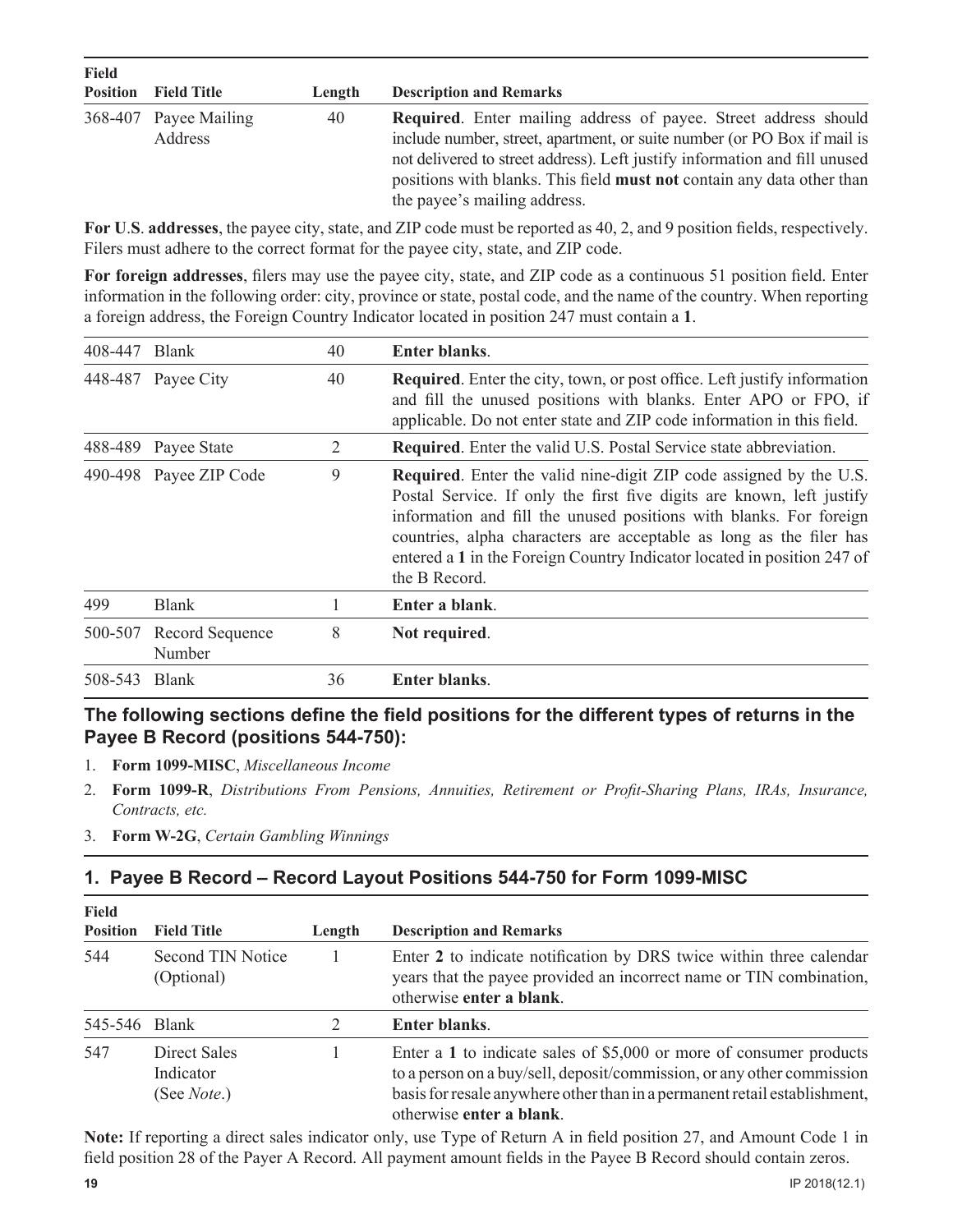| <b>Field</b><br><b>Position</b> | <b>Field Title</b>                           | Length | <b>Description and Remarks</b>                                                                                                                                                   |
|---------------------------------|----------------------------------------------|--------|----------------------------------------------------------------------------------------------------------------------------------------------------------------------------------|
| 548                             | <b>FATCA Filing</b><br>Requirement Indicator |        | Enter a "1" (one) if there is a Foreign Account Tax Compliance<br>Act (FATCA) filing requirement. Otherwise, enter a blank.                                                      |
| 549-662                         | <b>Blank</b>                                 | 114    | Enter blanks.                                                                                                                                                                    |
| 663-722                         | Special Data<br>Entries                      | 60     | <b>Required.</b> Enter payer Connecticut Tax Registration Number. Right<br>justify and fill unused positions with blanks. Do not enter hyphens.                                  |
| 723-734                         | State Income                                 | 12     | <b>Required.</b> Enter the state income tax withheld for 1099-MISC tax<br>withheld only. The payment amount must be right justified and unused<br>positions must be zero-filled. |
|                                 | 735-746 Local Income<br><b>Tax Withheld</b>  | 12     | N/A. Enter blanks.                                                                                                                                                               |
| 747-748                         | Combined<br>Federal/State Code               | 2      | If you are participating in the combined federal/state filing, the code<br>for Connecticut is 08. Otherwise enter blanks.                                                        |
| 749-750                         | <b>Blank</b>                                 | 2      | <b>Enter blanks.</b>                                                                                                                                                             |

### **2. Payee B Record – Record Layout Positions 544-750 for Form 1099-R**

| <b>Field</b><br><b>Position</b> | <b>Field Title</b>                                                                                                                                                                               | Length       |                                                                                                                                                                                                                                                                                                                                                                                                                                                                                                                                                                                                                                                                                                                                                                                                                                                                          | <b>Description and Remarks</b>                                                                                          |
|---------------------------------|--------------------------------------------------------------------------------------------------------------------------------------------------------------------------------------------------|--------------|--------------------------------------------------------------------------------------------------------------------------------------------------------------------------------------------------------------------------------------------------------------------------------------------------------------------------------------------------------------------------------------------------------------------------------------------------------------------------------------------------------------------------------------------------------------------------------------------------------------------------------------------------------------------------------------------------------------------------------------------------------------------------------------------------------------------------------------------------------------------------|-------------------------------------------------------------------------------------------------------------------------|
| 544                             | <b>Blank</b>                                                                                                                                                                                     | $\mathbf{1}$ | Enter a blank.                                                                                                                                                                                                                                                                                                                                                                                                                                                                                                                                                                                                                                                                                                                                                                                                                                                           |                                                                                                                         |
| 545-546                         | $\overline{2}$<br>Document<br>Specific/Distribution<br>Code<br>(For a detailed<br>explanation of the<br>distribution codes<br>see the 2018 IRS<br>Instructions for<br>Forms 1099-R<br>and 5498.) |              | Required. Enter at least one distribution code from the table below.<br>More than one code may apply. If only one code is necessary, it must<br>be entered in position 545 and position 546 will be blank. When using<br>Code P for an IRA distribution under IRC $\S$ 408(d)(4), the filer may<br>also enter Code 1, 2, 4, B, or J, if applicable. Only three numeric<br>combinations are acceptable: Codes 8 and 1, 8 and 2, and 8 and 4, on one<br>return. These three combinations can be used only if both codes apply to<br>the distribution being reported. If more than one numeric code is<br>applicable to different parts of a distribution, report two separate<br>B Records. Distribution Codes 3, 5, 6, 9, E, F, N, Q, R, S, and T cannot be<br>used with any other codes. Distribution Code G may be used with<br>Distribution Code 4 only if applicable. |                                                                                                                         |
|                                 |                                                                                                                                                                                                  |              | Code<br>$1*$                                                                                                                                                                                                                                                                                                                                                                                                                                                                                                                                                                                                                                                                                                                                                                                                                                                             | Category<br>Early distribution, no known exception (in most cases,<br>under age $59\frac{1}{2}$                         |
|                                 |                                                                                                                                                                                                  |              | $2*$                                                                                                                                                                                                                                                                                                                                                                                                                                                                                                                                                                                                                                                                                                                                                                                                                                                                     | Early distribution, exception applies (under age $59\frac{1}{2}$ )                                                      |
|                                 |                                                                                                                                                                                                  |              | $3*$                                                                                                                                                                                                                                                                                                                                                                                                                                                                                                                                                                                                                                                                                                                                                                                                                                                                     | Disability                                                                                                              |
|                                 |                                                                                                                                                                                                  |              | $4*$                                                                                                                                                                                                                                                                                                                                                                                                                                                                                                                                                                                                                                                                                                                                                                                                                                                                     | Death                                                                                                                   |
|                                 |                                                                                                                                                                                                  |              | $5*$                                                                                                                                                                                                                                                                                                                                                                                                                                                                                                                                                                                                                                                                                                                                                                                                                                                                     | Prohibited transaction                                                                                                  |
|                                 |                                                                                                                                                                                                  |              | 6                                                                                                                                                                                                                                                                                                                                                                                                                                                                                                                                                                                                                                                                                                                                                                                                                                                                        | Section 1035 exchange (a tax-free exchange of life<br>insurance, annuity, or endowment contracts)                       |
|                                 |                                                                                                                                                                                                  |              | $7*$                                                                                                                                                                                                                                                                                                                                                                                                                                                                                                                                                                                                                                                                                                                                                                                                                                                                     | Normal distribution                                                                                                     |
|                                 |                                                                                                                                                                                                  |              | 8*                                                                                                                                                                                                                                                                                                                                                                                                                                                                                                                                                                                                                                                                                                                                                                                                                                                                       | Excess contributions plus earning/excess<br>deferrals<br>(and/or earnings) taxable in 2018                              |
|                                 |                                                                                                                                                                                                  |              | 9                                                                                                                                                                                                                                                                                                                                                                                                                                                                                                                                                                                                                                                                                                                                                                                                                                                                        | Cost of current life insurance protection (premiums paid<br>by a trustee or custodian for current insurance protection) |
|                                 |                                                                                                                                                                                                  |              | $\mathbf{A}$                                                                                                                                                                                                                                                                                                                                                                                                                                                                                                                                                                                                                                                                                                                                                                                                                                                             | May be eligible for ten-year tax option                                                                                 |
|                                 |                                                                                                                                                                                                  |              | $\mathbf B$                                                                                                                                                                                                                                                                                                                                                                                                                                                                                                                                                                                                                                                                                                                                                                                                                                                              | Designated Roth account distribution                                                                                    |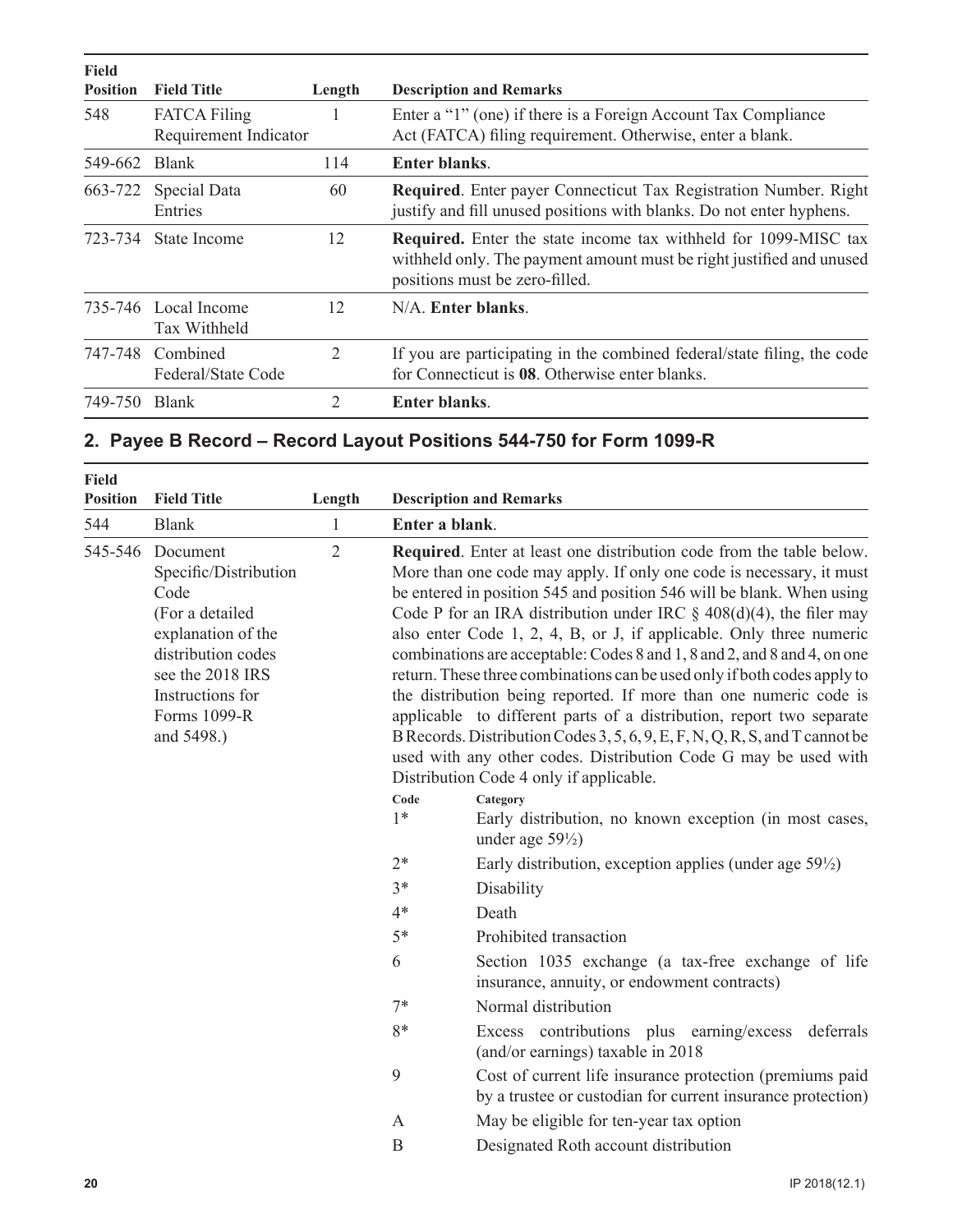|                                | Code                                                             | Category                                                                                                                                                                                                                                                                                         |
|--------------------------------|------------------------------------------------------------------|--------------------------------------------------------------------------------------------------------------------------------------------------------------------------------------------------------------------------------------------------------------------------------------------------|
|                                | $D^*$                                                            | Excess contributions plus earnings/excess deferrals<br>taxable in the reporting period.                                                                                                                                                                                                          |
|                                | E                                                                | Distributions under Employee Plans Compliance System<br>(EPCRS).                                                                                                                                                                                                                                 |
|                                | F                                                                | Charitable gift annuity                                                                                                                                                                                                                                                                          |
|                                | G                                                                | Direct rollover and rollover contribution                                                                                                                                                                                                                                                        |
|                                | H                                                                | Direct rollover of distribution from a designated Roth<br>account to a Roth IRA                                                                                                                                                                                                                  |
|                                | $\bf J$                                                          | Early distribution from a Roth IRA. (This code may be<br>used with Code 8 or P.)                                                                                                                                                                                                                 |
|                                | L                                                                | Loans treated as deemed distribution under Section $72(p)$                                                                                                                                                                                                                                       |
|                                | N                                                                | Recharacterized IRA contribution made for the reporting<br>period.                                                                                                                                                                                                                               |
|                                | p*                                                               | Excess contributions plus earning/excess deferrals taxable<br>in the reporting period.                                                                                                                                                                                                           |
|                                | Q                                                                | Qualified distribution from a Roth IRA.(Distribution<br>from a Roth IRA when the five-year holding period has<br>been met, and the recipient has reached 59 <sup>1</sup> / <sub>2</sub> , has died, or<br>is disabled.)                                                                          |
|                                | $\mathbb{R}$                                                     | Recharacterized IRA contribution made for the reporting<br>period. See Note.                                                                                                                                                                                                                     |
|                                | $S^*$                                                            | Early distribution from a SIMPLE IRA in first two years,<br>no known exception.                                                                                                                                                                                                                  |
|                                | T                                                                | Roth IRA distribution, exception applies because<br>participant has reached 59 <sup>1</sup> / <sub>2</sub> , died, or is disabled, but it is<br>unknown if the 5-year period has been met.                                                                                                       |
|                                | U                                                                | Distribution from ESOP under Section 404(k).                                                                                                                                                                                                                                                     |
| <b>&amp; TC</b><br>TD A<br>GCD | $\mathbf{1}$ $\mathbf{1}$ $\mathbf{1}$ $\mathbf{1}$ $\mathbf{1}$ | $\mathbf{A}$ and $\mathbf{A}$ and $\mathbf{A}$ and $\mathbf{A}$ and $\mathbf{A}$ and $\mathbf{A}$ and $\mathbf{A}$ and $\mathbf{A}$ and $\mathbf{A}$ and $\mathbf{A}$ and $\mathbf{A}$ and $\mathbf{A}$ and $\mathbf{A}$ and $\mathbf{A}$ and $\mathbf{A}$ and $\mathbf{A}$ and $\mathbf{A}$ and |

**\*** If reporting an IRA, SEP or SIMPLE distribution, or a Roth conversion, use the IRA/SEP/SIMPLE Indicator of **1** in position 548 of the Payee B Record.

**Note:** The trustee of the first IRA must report the recharacterization as a distribution on Form 1099-R (and the original contribution and its character on Form 5498).

| 547 | Taxable Amount<br>Not Determined<br>Indicator | Enter 1 only if the taxable amount of the payment entered for Payment<br>Amount Field 1 (Gross distribution) of the B Record cannot be<br>computed, otherwise enter a blank. (If Taxable Amount Not<br>Determined Indicator is used, enter 0s (zeros) in Payment Amount<br>Field 2 of Payee B Record.) Please make every effort to compute the<br>taxable amount.                    |
|-----|-----------------------------------------------|--------------------------------------------------------------------------------------------------------------------------------------------------------------------------------------------------------------------------------------------------------------------------------------------------------------------------------------------------------------------------------------|
| 548 | <b>IRA/SEP/ SIMPLE</b><br>(See <i>Note</i> .) | Enter 1 if reporting for a traditional IRA, SEP, or SIMPLE distribution<br>Roth conversion; otherwise, enter a blank. If the<br>$\alpha$<br>IRA/SEP/SIMPLE Indicator is used, enter the amount of the Roth<br>conversion or distribution in Payment Amount Field A of the Payee B<br>Record. Do not use the indicator for a distribution from a Roth.<br>or an IRA characterization. |

**Note:** For Form 1099-R, report the Roth conversion or the total amount distributed from a traditional IRA, SEP, or SIMPLE in Payment Amount Field A (IRA/SEP/SIMPLE Distribution, or Roth conversion), as well as Payment Amount Field 1 (Gross Distribution) of the B Record. Refer to the IRS 2018, Instructions for Forms 1099-R and 5498, box 2a instructions, for exceptions.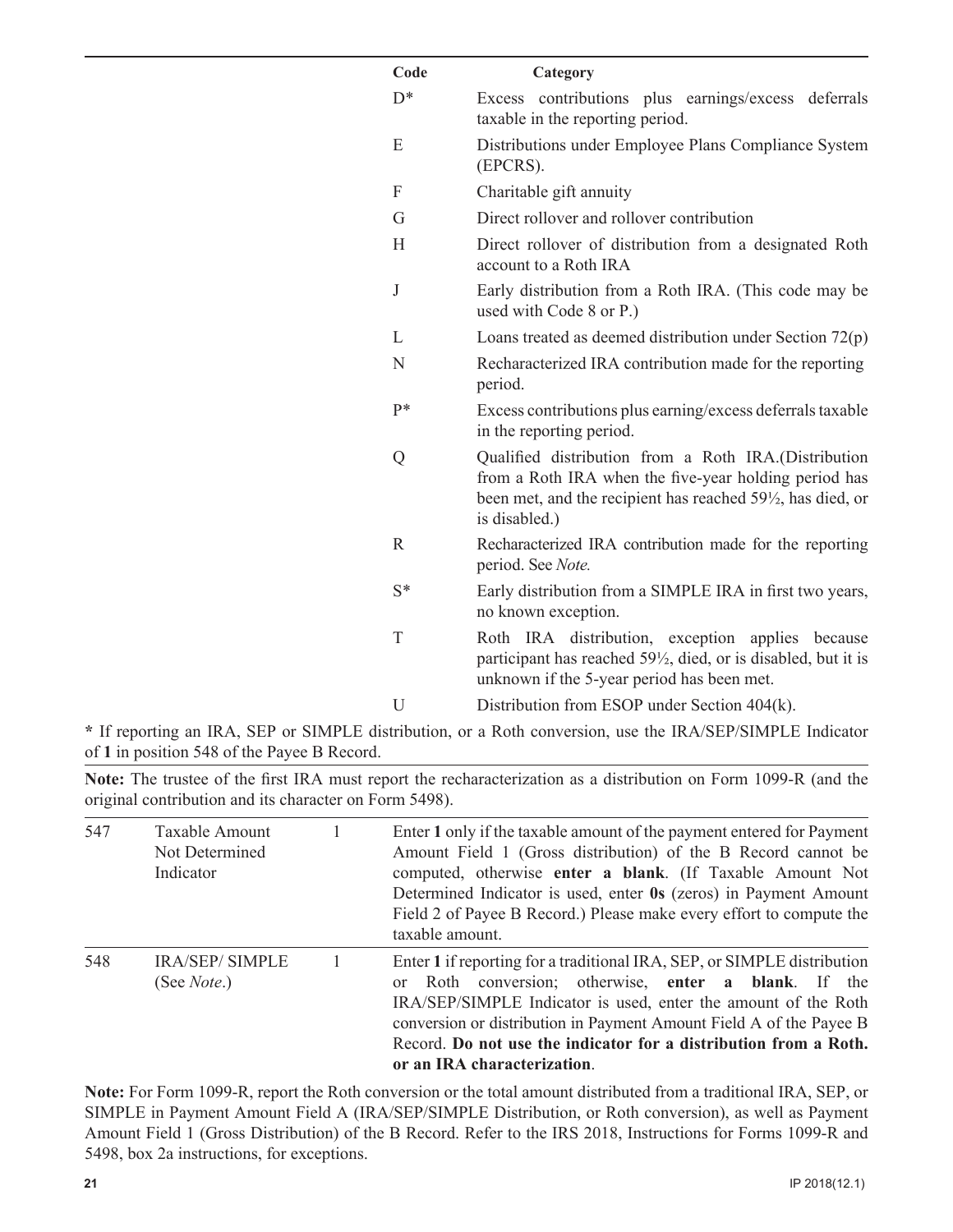| <b>Field</b><br><b>Position</b> | <b>Field Title</b>                                 | Length         | <b>Description and Remarks</b>                                                                                                                                                                                                                                                                                                                                                                                                                                                                                                                                                                                                                                                                                         |
|---------------------------------|----------------------------------------------------|----------------|------------------------------------------------------------------------------------------------------------------------------------------------------------------------------------------------------------------------------------------------------------------------------------------------------------------------------------------------------------------------------------------------------------------------------------------------------------------------------------------------------------------------------------------------------------------------------------------------------------------------------------------------------------------------------------------------------------------------|
| 549                             | <b>Total Distribution</b><br>Indicator (See Note.) | 1              | Enter a 1 only if payment shown for Account Code 1 is a total<br>distribution that closed out the account, otherwise, enter a blank.<br>Note: A total distribution is one or more distributions within one tax year in which the entire balance of the account<br>is distributed. Any distribution that does not meet this definition is not a total distribution.                                                                                                                                                                                                                                                                                                                                                     |
|                                 | 550-551 Percentage of Total<br>Distribution        | $\overline{2}$ | Use this field when reporting a total distribution to more than one<br>person, such as when a participant is deceased and a payer distributes<br>to two or more beneficiaries. Therefore, if the percentage is 100, leave<br>this field blank. If the percentage is a fraction, round off to the nearest<br>whole number (for example, $10.4\%$ will be $10\%$ ; $10.5\%$ will be $11\%$ )<br>Enter the percentage received by the person whose TIN is included<br>in position 12-20 of the B Record. This field must be right justified,<br>and unused positions must be zero-filled. If not applicable, enter<br>blanks. Filers need not enter this information for any IRA distribution<br>or for direct rollovers. |
|                                 | 552-555 Date of Designated<br>Roth Contribution    | $\overline{4}$ | Enter the date of the first year a designated Roth contribution was<br>made. Enter in YYYY format.                                                                                                                                                                                                                                                                                                                                                                                                                                                                                                                                                                                                                     |
| 556                             | <b>FATCA Filing</b><br>Requirement Indicator       | $\mathbf{1}$   | Enter a "1" (one) if there is a Foreign Account Tax Compliance<br>Act (FATCA) filing requirement. Otherwise, enter a blank.                                                                                                                                                                                                                                                                                                                                                                                                                                                                                                                                                                                            |
|                                 | 557-564 Date of Payment                            | 8              | Enter date of payment in YYYYMMDD format. Do not enter hyphens<br>or slashes.                                                                                                                                                                                                                                                                                                                                                                                                                                                                                                                                                                                                                                          |
| 565-662 Blank                   |                                                    | 9              | <b>Enter blanks.</b>                                                                                                                                                                                                                                                                                                                                                                                                                                                                                                                                                                                                                                                                                                   |
| 663-722                         | Special Data<br>Entries                            | 60             | Required. Enter payer Connecticut Tax Registration Number. Right<br>justify and fill unused positions with blanks. Do not enter hyphens.                                                                                                                                                                                                                                                                                                                                                                                                                                                                                                                                                                               |
| 723-734                         | State Income<br>Tax Withheld                       | 12             | Required. Enter the state income tax withheld. This field must be<br>right justified, and unused positions must be zero-filled.                                                                                                                                                                                                                                                                                                                                                                                                                                                                                                                                                                                        |
| 735-746                         | Local Income<br>Tax Withheld                       | 12             | N/A. Enter blanks                                                                                                                                                                                                                                                                                                                                                                                                                                                                                                                                                                                                                                                                                                      |
| 747-748                         | Combined<br>Federal/State Code                     | $\overline{2}$ | If you are participating in the combined federal/state filing the code<br>for Connecticut is 08, otherwise enter blanks.                                                                                                                                                                                                                                                                                                                                                                                                                                                                                                                                                                                               |
| 749-750 Blank                   |                                                    | $\overline{2}$ | Enter blanks.                                                                                                                                                                                                                                                                                                                                                                                                                                                                                                                                                                                                                                                                                                          |

### **3. Payee B Record – Record Layout Positions 544-750 for Form W-2G**

| <b>Field</b><br><b>Position</b> | <b>Field Title</b>                    | Length | <b>Description and Remarks</b>                                          |                                                                                                                           |  |  |
|---------------------------------|---------------------------------------|--------|-------------------------------------------------------------------------|---------------------------------------------------------------------------------------------------------------------------|--|--|
| 544-546                         | <b>Blank</b><br>Type of Wager<br>Code | 3      | Enter blanks.                                                           |                                                                                                                           |  |  |
| 547                             |                                       | below: | <b>Required.</b> Enter the applicable type of wager code from the table |                                                                                                                           |  |  |
|                                 |                                       |        | Code                                                                    | Category                                                                                                                  |  |  |
|                                 |                                       |        |                                                                         | Horse race track (or off-track betting of a horse track nature)                                                           |  |  |
|                                 |                                       |        | 2                                                                       | Dog race track (or off-track betting of a dog track nature)                                                               |  |  |
|                                 |                                       |        | 3                                                                       | Jai alai                                                                                                                  |  |  |
|                                 |                                       |        | 4                                                                       | State conducted lottery                                                                                                   |  |  |
|                                 |                                       |        | 5                                                                       | Keno                                                                                                                      |  |  |
|                                 |                                       |        | 6                                                                       | Casino type bingo. Do not use this code for any other type<br>of bingo winnings (for example, church or fire department.) |  |  |
|                                 |                                       |        | 7                                                                       | Slot machines                                                                                                             |  |  |
|                                 |                                       |        | 8                                                                       | Poker Winnings                                                                                                            |  |  |
| 22                              |                                       |        | 9                                                                       | Any other type of gambling winning.<br>IP 2018(12.1)                                                                      |  |  |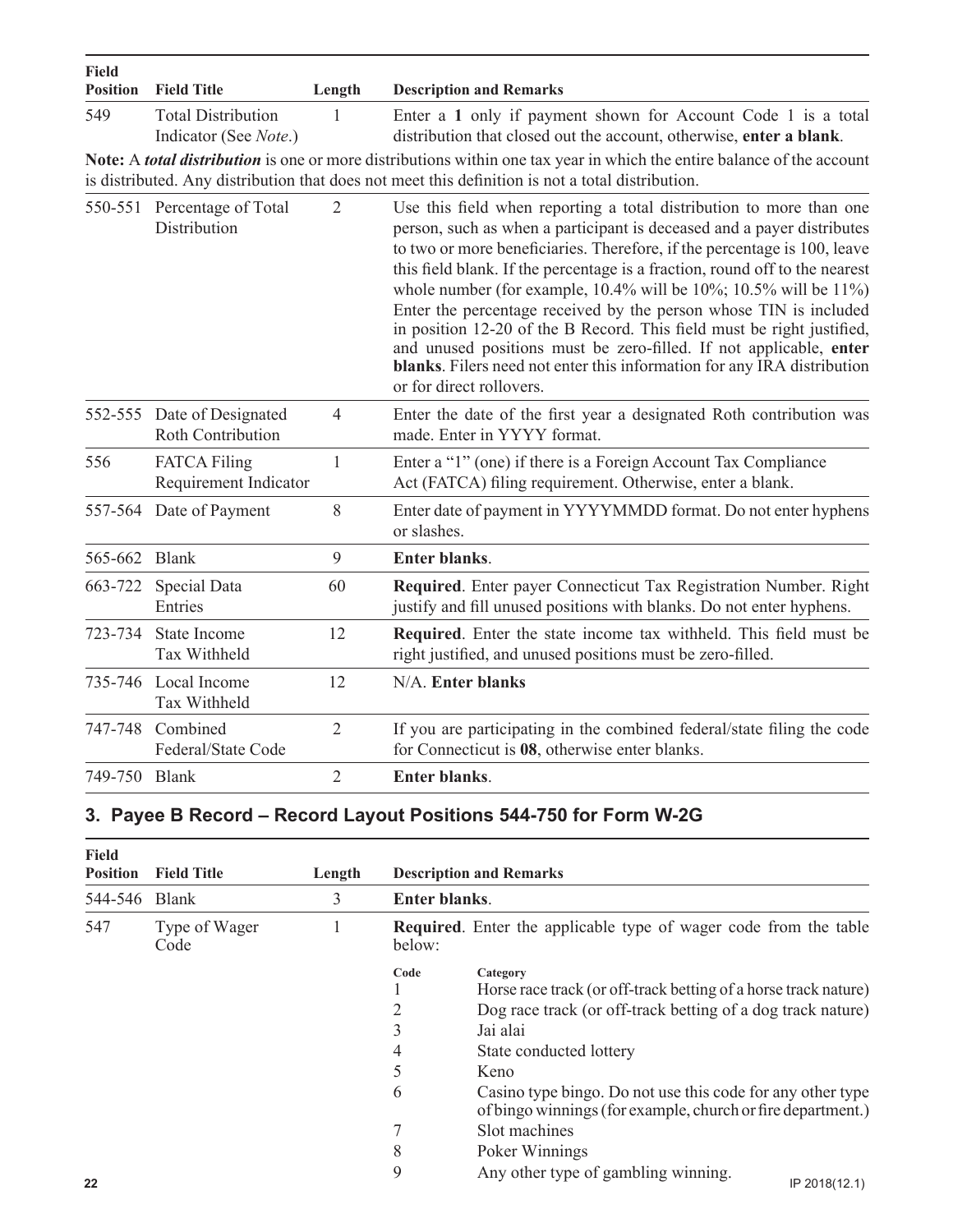| <b>Field</b><br><b>Position</b> | <b>Field Title</b>                          | Length | <b>Description and Remarks</b>                                                                                                                                                                                                                                                                                                  |
|---------------------------------|---------------------------------------------|--------|---------------------------------------------------------------------------------------------------------------------------------------------------------------------------------------------------------------------------------------------------------------------------------------------------------------------------------|
|                                 | 548-555 Date Won                            | 8      | Required. Enter the date of the winning transaction in the format<br>YYYYMMDD (for example, 20181022). Do not enter hyphens or<br>slashes. This is not the date the money was paid, if paid after the date<br>of the race (or game).                                                                                            |
|                                 | 556-570 Transaction                         | 15     | Required. For state conducted lotteries, enter the ticket or other<br>identifying number. For keno, bingo, or slot machines, enter the ticket<br>or card number, and color, if applicable, machine serial number, or any<br>other information that will help identify the winning transaction. For<br>all others, enter blanks. |
| 571-575 Race                    |                                             | 5      | If applicable, enter the race (or game) relating to the winning ticket,<br>otherwise enter blanks.                                                                                                                                                                                                                              |
|                                 | 576-580 Cashier                             | 5      | If applicable, enter the initials of the cashier making the winning<br>payment, otherwise enter blanks.                                                                                                                                                                                                                         |
|                                 | 581-585 Window                              | 5      | If applicable, enter the window number or location of the person<br>paying the winning payment; otherwise, enter blanks.                                                                                                                                                                                                        |
|                                 | 586-600 First ID                            | 15     | For other than state lotteries, enter the first identification number of the<br>person receiving the winning payment, otherwise enter blanks.                                                                                                                                                                                   |
|                                 | 601-615 Second ID                           | 15     | For other than state lotteries, enter the second identification number of<br>the person receiving the winnings, otherwise enter blanks.                                                                                                                                                                                         |
| 616-662                         | <b>Blank</b>                                | 47     | <b>Enter blanks.</b>                                                                                                                                                                                                                                                                                                            |
| 663-722                         | Special Data<br>Entries                     | 60     | Required. Enter payer Connecticut Tax Registration Number. Right<br>justify and fill unused positions with blanks. Do not enter hyphens.                                                                                                                                                                                        |
| 723-734                         | State Income<br><b>Tax Withheld</b>         | 12     | <b>Required.</b> Enter the state income tax withheld. This field must be right<br>justified and unused positions must be zero-filled.                                                                                                                                                                                           |
|                                 | 735-746 Local Income<br><b>Tax Withheld</b> | 12     | N/A. Enter blanks.                                                                                                                                                                                                                                                                                                              |
| 747-748 Blank                   |                                             | 2      | <b>Enter blanks.</b>                                                                                                                                                                                                                                                                                                            |
| 749-750 Blank                   |                                             | 2      | <b>Enter blanks.</b>                                                                                                                                                                                                                                                                                                            |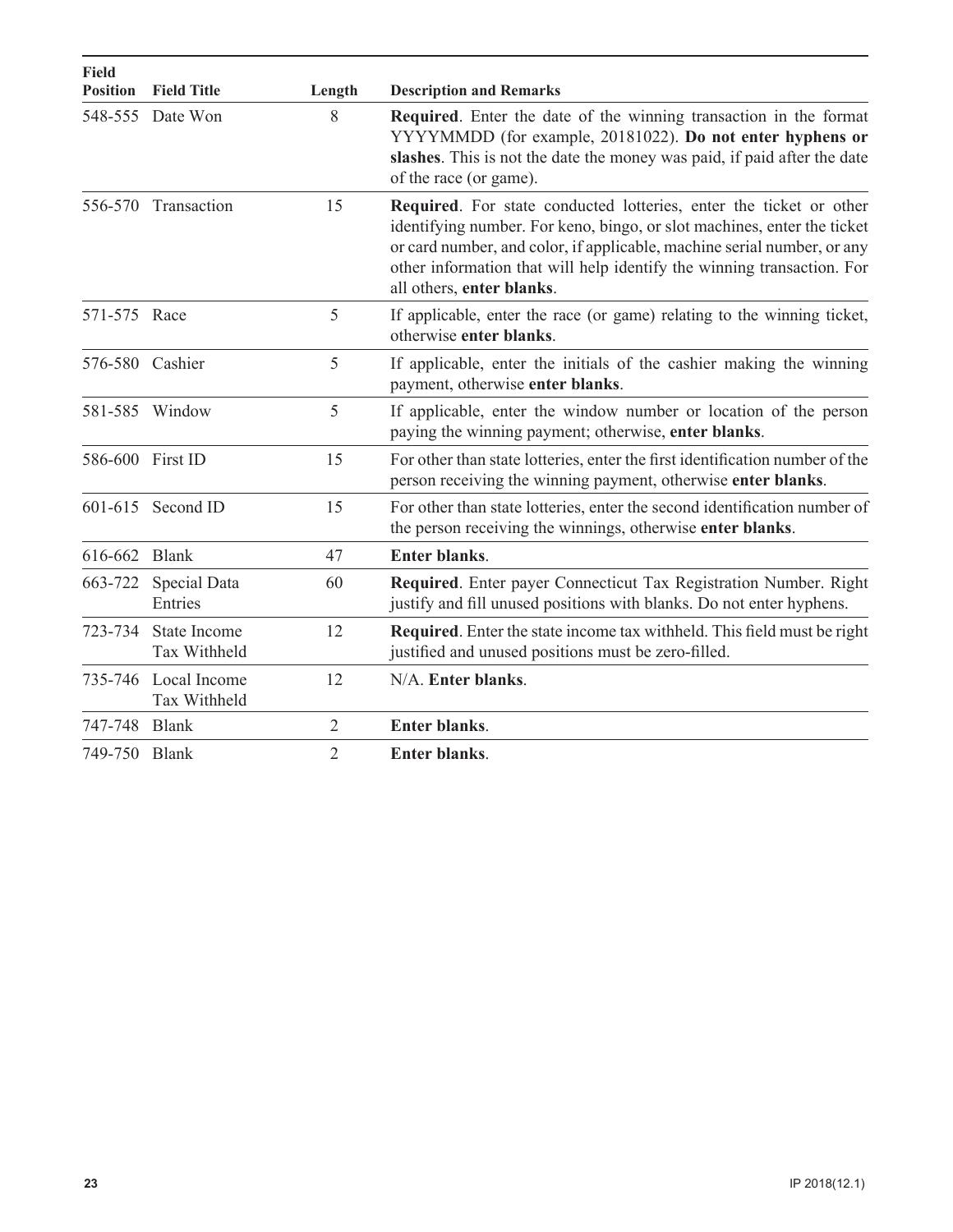### **End of Payer C Record - General Field Descriptions**

- The control total fields are each 18 positions in length.
- The C Record consists of the total number of the payees and the payment amount fields totals, filed by a given payer, a particular type of return, or both. The C Record must be written after the last B Record for each type of return for a given payer. For each A Record and a group of B Records on the file, there must be a corresponding C Record.
- In developing the C Record, for example, if a payer used Amount Codes 1, 3, and 6 in the A Record, the totals from the B Records would appear in Control Total 1 (positions 16-33), 3 (positions 52-69), and 6 (positions 106-123) of the C Record. In this example, positions 34-51, 70-105, and 124-231 would be zero-filled. Positions 232-748 would be blank-filled.
- All records must be a fixed length of **750 positions** followed by a carriage return/line feed (CR/LF).

| <b>Field</b>    |                     |        |                                                                                                                                                               |
|-----------------|---------------------|--------|---------------------------------------------------------------------------------------------------------------------------------------------------------------|
| <b>Position</b> | <b>Field Title</b>  | Length | <b>Description and Remarks</b>                                                                                                                                |
|                 | Record Type         |        | Required. Enter C.                                                                                                                                            |
| $2 - 9$         | Number of<br>Payees | 8      | <b>Required.</b> Enter the total number of B Records covered by the<br>preceding A Record. Right justify information and fill unused positions<br>with zeros. |
| $10 - 15$       | <b>Blank</b>        |        | <b>Enter blanks.</b>                                                                                                                                          |

**–Fixed Length of 750 Positions–**

### **Record Name: End of Payer C Record**

**Required**. Accumulate totals of any payment amount fields in the B Record into the appropriate control total fields of the C Record. **Control totals must be right justified and unused control total fields zero-filled**. All control total fields are **18** positions in length.

| $16 - 33$ | Control Total 1           | 18  |                      |  |  |
|-----------|---------------------------|-----|----------------------|--|--|
| $34 - 51$ | Control Total 2           | 18  |                      |  |  |
| 52-69     | Control Total 3           | 18  |                      |  |  |
| 70-87     | Control Total 4           | 18  |                      |  |  |
| 88-105    | Control Total 5           | 18  |                      |  |  |
| 106-123   | Control Total 6           | 18  |                      |  |  |
| 124-141   | Control Total 7           | 18  |                      |  |  |
| 142-159   | Control Total 8           | 18  |                      |  |  |
| 160-177   | Control Total 9           | 18  |                      |  |  |
| 178-195   | Control Total A           | 18  |                      |  |  |
| 196-213   | Control Total B           | 18  |                      |  |  |
| 214-231   | Control Total C           | 18  |                      |  |  |
| 232-249   | Control Total D           | 18  |                      |  |  |
| 250-267   | Control Total E           | 18  |                      |  |  |
| 268-285   | Control Total F           | 18  |                      |  |  |
| 286-303   | Control Total G           | 18  |                      |  |  |
| 304-499   | <b>Blank</b>              | 196 | <b>Enter blanks.</b> |  |  |
| 500-507   | Record Sequence<br>Number | 8   | Not required.        |  |  |
| 508-748   | <b>Blank</b>              | 241 | <b>Enter blanks.</b> |  |  |
| 749-750   | <b>Blank</b>              | 2   | <b>Enter blanks.</b> |  |  |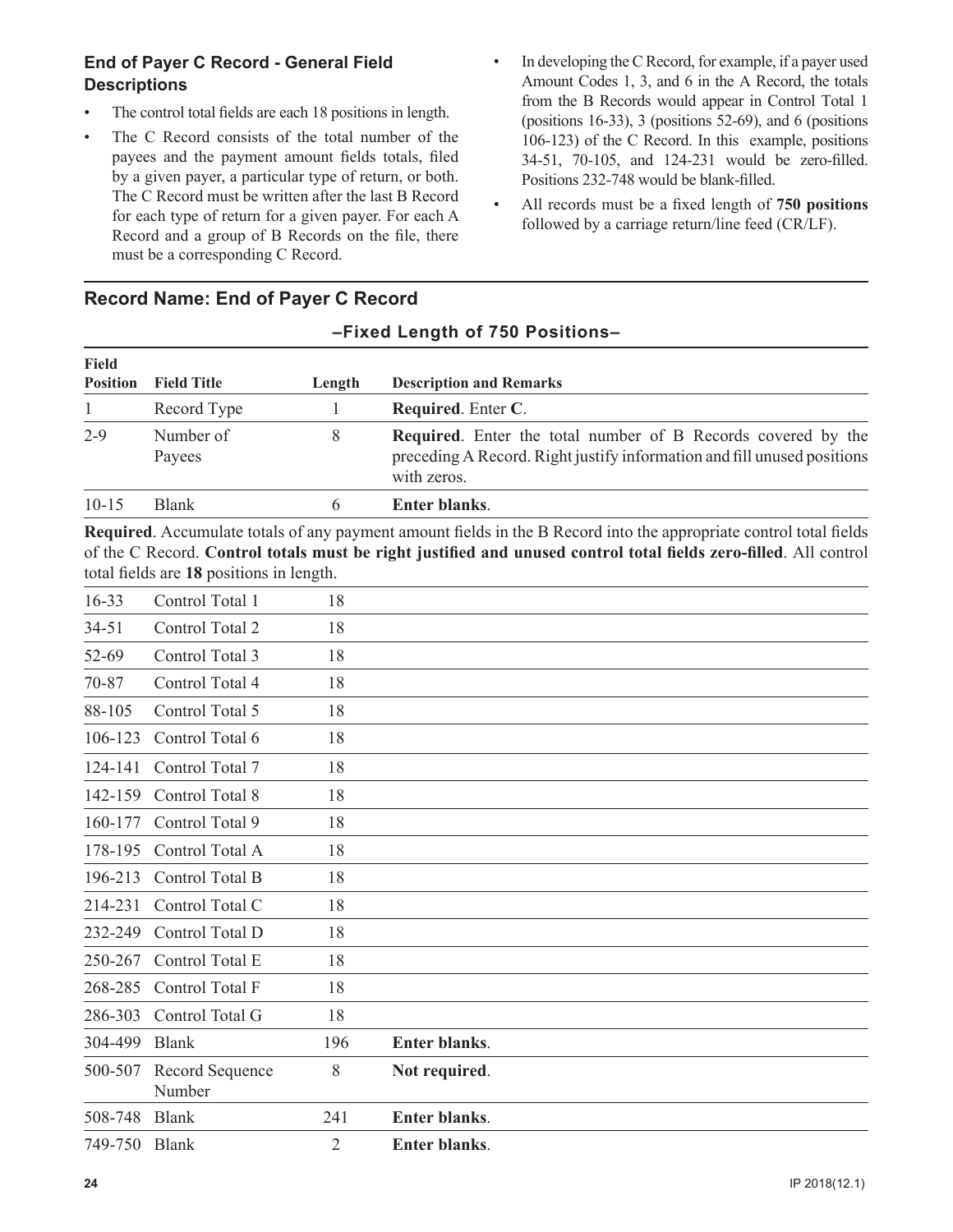### **End of Transmission F Record - General Field Descriptions**

- The F Record is a summary of the number of payers in the entire file.
- This record should be written after the last C Record of the entire file.
- For all fields marked **Required**, the transmitter must provide the information described under Description and Remarks. For those fields not marked **Required**, a transmitter must allow for the field, but may be instructed to enter blanks or zeros in the indicated media position(s) and for the indicated length.

All records must be a fixed length of **750 positions**  followed by a carriage return/line feed (CR/LF).

| Field<br><b>Position</b> | <b>Field Title</b>            | Length | <b>Description and Remarks</b>                                                                                                                           |
|--------------------------|-------------------------------|--------|----------------------------------------------------------------------------------------------------------------------------------------------------------|
| 1                        | Record Type                   |        | Required. Enter F.                                                                                                                                       |
| $2 - 9$                  | Number of<br>A Records        | 8      | Enter the total number of Payer A Records in the entire file. Must be<br>right justified and unused positions must be zero-filled or enter all<br>zeros. |
| $10 - 30$                | Zero                          | 21     | <b>Enter blanks.</b>                                                                                                                                     |
| $31 - 49$                | <b>Blank</b>                  | 19     | <b>Enter blanks.</b>                                                                                                                                     |
| 50-57                    | <b>Total Number</b><br>Payees | 8      | Not required.                                                                                                                                            |
| 58-499                   | <b>Blank</b>                  | 442    | <b>Enter blanks.</b>                                                                                                                                     |
| 500-507                  | Record Sequence<br>Number     | 8      | Not required.                                                                                                                                            |
| 508-748                  | <b>Blank</b>                  | 241    | <b>Enter blanks.</b>                                                                                                                                     |
| 749-750                  | <b>Blank</b>                  | 2      | <b>Enter blanks.</b>                                                                                                                                     |

**–Fixed Length of 750 Positions–**

### **Record Name: End of Transmission F Record**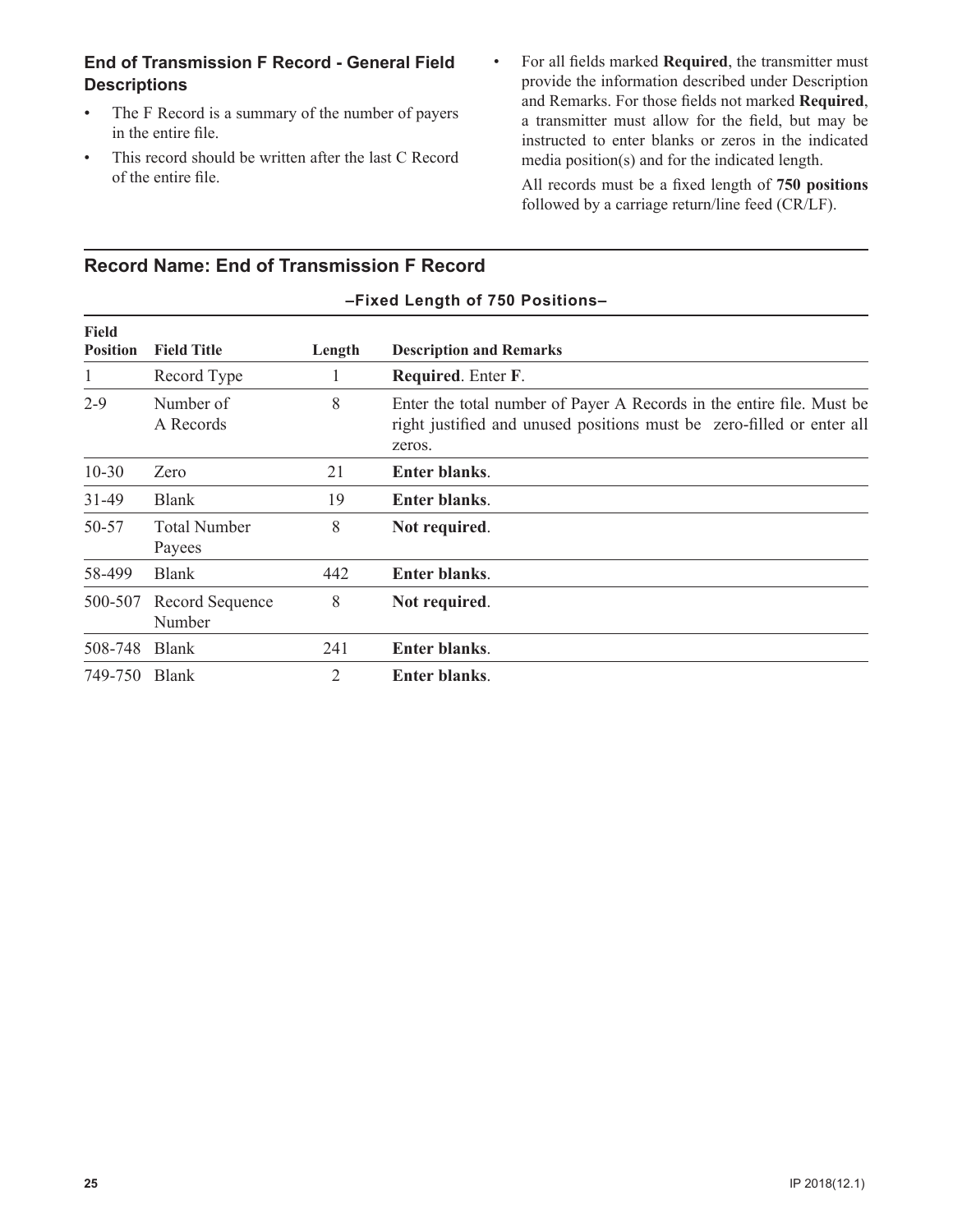### **IX. Acknowledgement Results Layout Record**

When uploading **Forms 1099** or **Form W-2G** using the *Standard File* of the *Bulk Filing Method*, DRS provides an **Acknowledgement Results Layout Record** that identifies successful and failed records or files of each Form 1099(s) or Form W-2G submitted. Form CT-1096 will only be accepted by DRS if all values equal the number of all the successfully uploaded Forms 1099(s) or W-2G.

#### **More key information:**

- 1. Successful uploads contain four rows of data that should each include a 'T,' 'A,' 'C,' and 'F' record.
- 2. Failed records display in the appropriate 'B' record.
- 3. Failed files display in the appropriate 'C' or 'F' record.
- 4. Error messages are in plain understandable text.

#### **Helpful Hints:**

For optimum processing, DRS recommends that only files with less than 1000 records be transmitted Monday through Friday between 8:00 a.m. and 5:00 p.m. Uploading files with more than 1000 records is recommended Monday through Friday after 5:00 p.m. or on weekends. You may experience delays on days that returns are due.

| <b>Item</b><br><b>Number</b>                                        | <b>Field Name</b>                                               | <b>Starting</b><br><b>Position Position</b> | End          | <b>Byte</b><br>Count | <b>Paper Format / Special Instructions</b>                                                                    |  |
|---------------------------------------------------------------------|-----------------------------------------------------------------|---------------------------------------------|--------------|----------------------|---------------------------------------------------------------------------------------------------------------|--|
| Transmitter Record. This record appears once per transmitter.       |                                                                 |                                             |              |                      |                                                                                                               |  |
| $\mathbf{1}$                                                        | Record Identifier                                               | 1                                           | $\mathbf{1}$ | $\mathbf{1}$         | Value = 'T.' This is the transmitter record.                                                                  |  |
| $\overline{2}$                                                      | <b>Transmitter ID</b>                                           | $\overline{2}$                              | 14           | 13                   | The same ID entered on the TSC Welcome page.                                                                  |  |
| 3                                                                   | <b>Blank</b>                                                    | 15                                          | 750          | 736                  | Blanks. No information provided.                                                                              |  |
|                                                                     |                                                                 |                                             |              |                      | Payer A Record. This record appears for each payer in the file. May be many payers per transmitter.           |  |
| 1                                                                   | Record Identifier                                               | 1                                           | 1            | 1                    | Value = 'A.' This is the beginning record for this payer.                                                     |  |
| 2                                                                   | <b>Tax Year</b>                                                 | 2                                           | 5            | $\overline{4}$       | The tax year of the uploaded data.                                                                            |  |
| 3                                                                   | Payer CT Reg. Number                                            | 6                                           | 18           | 13                   | The CT Tax Registration Number of the payer.                                                                  |  |
| 4                                                                   | Payer's Identification<br>Number (FEIN)                         | 19                                          | 27           | $\boldsymbol{9}$     | The FEIN of the payer.                                                                                        |  |
| 5                                                                   | Type of Return                                                  | 28                                          | 28           | 1                    | Values = '9' for Form(s) 1099-R, 'A' for 1099-MISC, and 'W'<br>for W2-G.                                      |  |
| 6                                                                   | <b>Blank</b>                                                    | 29                                          | 750          | 722                  | Blanks. No information provided.                                                                              |  |
|                                                                     |                                                                 |                                             |              |                      | Payee B Record. This record appears for each failed Payee B. May be many failed Payee Bs for a single Payer A |  |
| 1                                                                   | Record Identifier                                               | 1                                           | 1            | 1                    | Value = 'B.' This is used to identify a specific payee.                                                       |  |
| 2                                                                   | Line Number                                                     | 2                                           | 8            | 7                    | Line number within the payer file of the failed payee.                                                        |  |
| 3                                                                   | <b>Tax Year</b>                                                 | 9                                           | 12           | 4                    | The year in YYYY format.                                                                                      |  |
| 4                                                                   | Payee's Taxpayer<br>Identification Number (TIN)                 | 13                                          | 21           | 9                    | Payee's Tax Identification Number (TIN) of the failed record.                                                 |  |
| 5                                                                   | Payee Reason for Failure                                        | 22                                          | 750          | 729                  | Reason the payee record failed.                                                                               |  |
|                                                                     | End of Payer/Totals Record. This record appears for each Payer. |                                             |              |                      |                                                                                                               |  |
| 1                                                                   | <b>Record Identifier</b>                                        | 1                                           | 1            | $\mathbf{1}$         | Value $=$ 'C' This is the end record for this payer.                                                          |  |
| 2                                                                   | <b>Total Nonpayroll</b>                                         | 2                                           | 19           | 18                   | Total of all nonpayroll amounts reported on accepted Form<br>1099/W-2G's (Form CT-1096, Line 2).              |  |
| 3                                                                   | <b>Total CT Tax Withheld</b>                                    | 20                                          | 37           | 18                   | Total of all CT income tax withheld amounts reported on<br>accepted Form 1099/W-2G's (Form CT-1096, Line 1.)  |  |
| 4                                                                   | Number of Successful Payees                                     | 38                                          | 44           | 7                    | The total number of successful 1099's entered by this payer<br>(Form CT-1096, Line 3).                        |  |
| 5                                                                   | Number of Failed Payees                                         | 45                                          | 51           | $\overline{7}$       | The total number of failed 1099/W-2G's for this payer.                                                        |  |
| 6                                                                   | <b>Blank</b>                                                    | 52                                          | 750          | 699                  | Blanks. No information provided.                                                                              |  |
| Total Transmitter Record. This record appears once per transmitter. |                                                                 |                                             |              |                      |                                                                                                               |  |
| 1                                                                   | Record Identifier                                               | 1                                           | 1            | 1                    | Value = 'F.' This is a summary of the number of payers in this file.                                          |  |
| 2                                                                   | Number of 'A' records                                           | 2                                           | 19           | 18                   | The total number of payers in this file.                                                                      |  |
| 3                                                                   | <b>Total Number of Payees</b>                                   | 20                                          | 37           | 18                   | The total number of payees in this file.                                                                      |  |
| 4                                                                   | <b>Blank</b>                                                    | 38                                          | 750          | 713                  | Blanks. No information provided.                                                                              |  |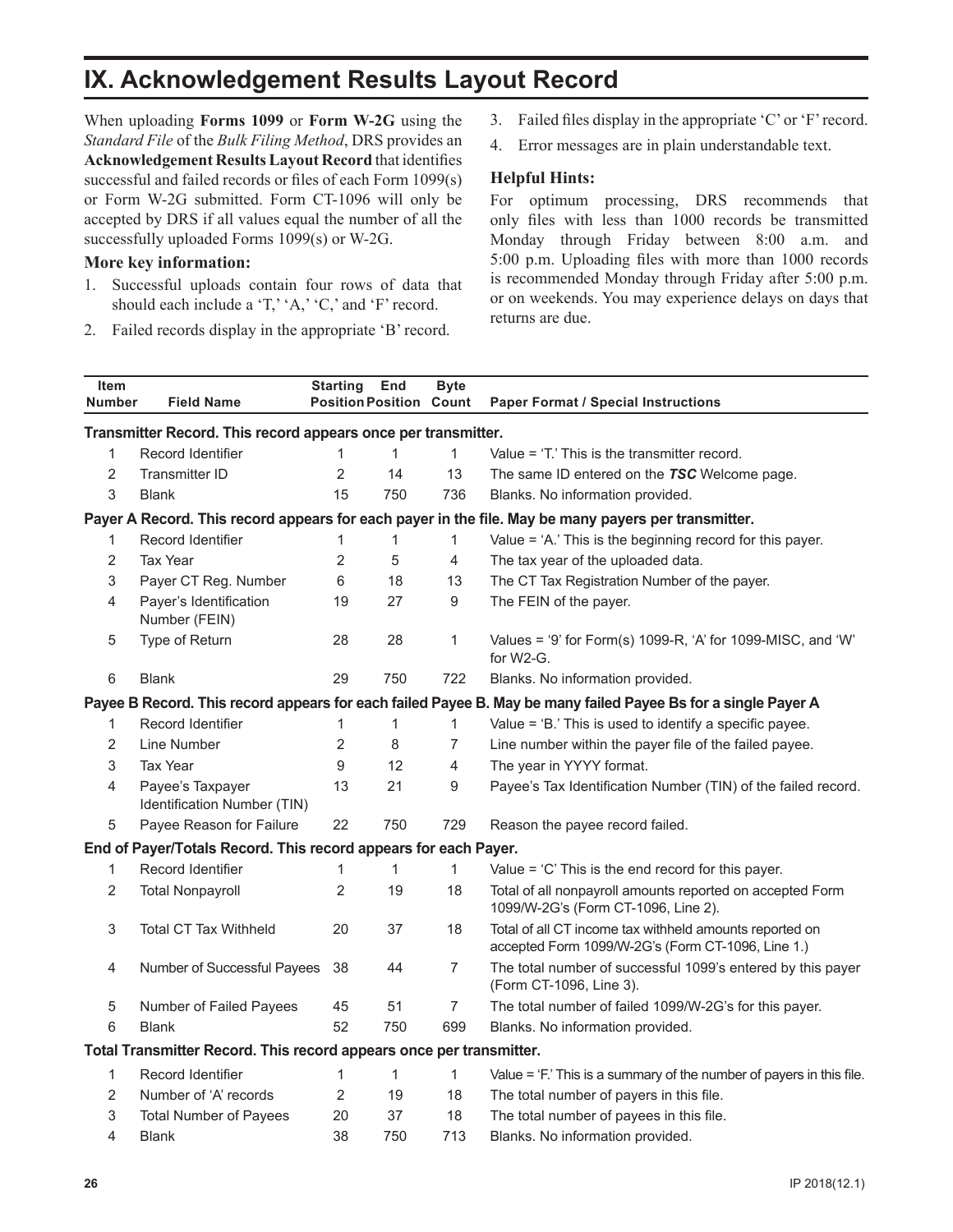#### **Effect on Other Documents**

This Informational Publication supersedes **IP 2018(12)** *Forms 1098, 1099-R, 1099-MISC, 1099-K, and W-2G Electronic Filing Requirements For Tax Year 2018.*

#### **Effect of This Document**

An Informational Publication issued by DRS addresses frequently asked questions about a current position, policy, or practice, usually in a less technical question and answer format.

### **X. Glossary**

**ASCII** (American Standard Code for Information Interchange) – One of the acceptable character sets used for electronic processing of data.

*Block* – A number of logical records grouped and written together as a single unit on a CD.

*Byte* – A computer unit of measurement; one byte contains eight bits and can store one character.

*Calendar Year* – Generally, the year in which payments were made by a payer to a payee.

*Character* – A letter, number, or punctuation symbol.

*Character Set* – A group of unique electronic definitions for all letters, numbers, and punctuation symbols.

**DRS** – State of Connecticut Department of Revenue Services.

*FEIN* (Federal Employer Identification Number) – A nine-digit number assigned by the Internal Revenue Services (IRS) to an organization for federal tax reporting purposes.

*File* – A file consists of one Transmitter T Record at the beginning of the file followed by Payer A Record, Payee B Records, and an End of Payer C Record after each set of B Records. The last record on the file should be the End of Transmission F Record. Nothing should be reported after the End of the Transmission F Record.

*Filer* – Person (may be payer or transmitter) submitting information to DRS.

*Filing Year* – The calendar year during which the information returns are submitted to DRS.

*Payee* – Person or organization receiving payments from the payer or for whom an information return must be filed. The payee includes a gambling winner (Form W-2G) or a seller or other transferor.

*Payer* – Includes the person or institution making payments or a person reporting a real estate transaction. The payer will be held responsible for the completeness, accuracy, and timely submission of files submitted to DRS.

*Transmitter* – Any person or organization submitting an electronic file to DRS.

*TSC* (Taxpayer Service Center) – Interactive tool accessed through the DRS website at **portal.ct.gov/DRS** for a free, fast, easy, and secure way to conduct business with DRS.